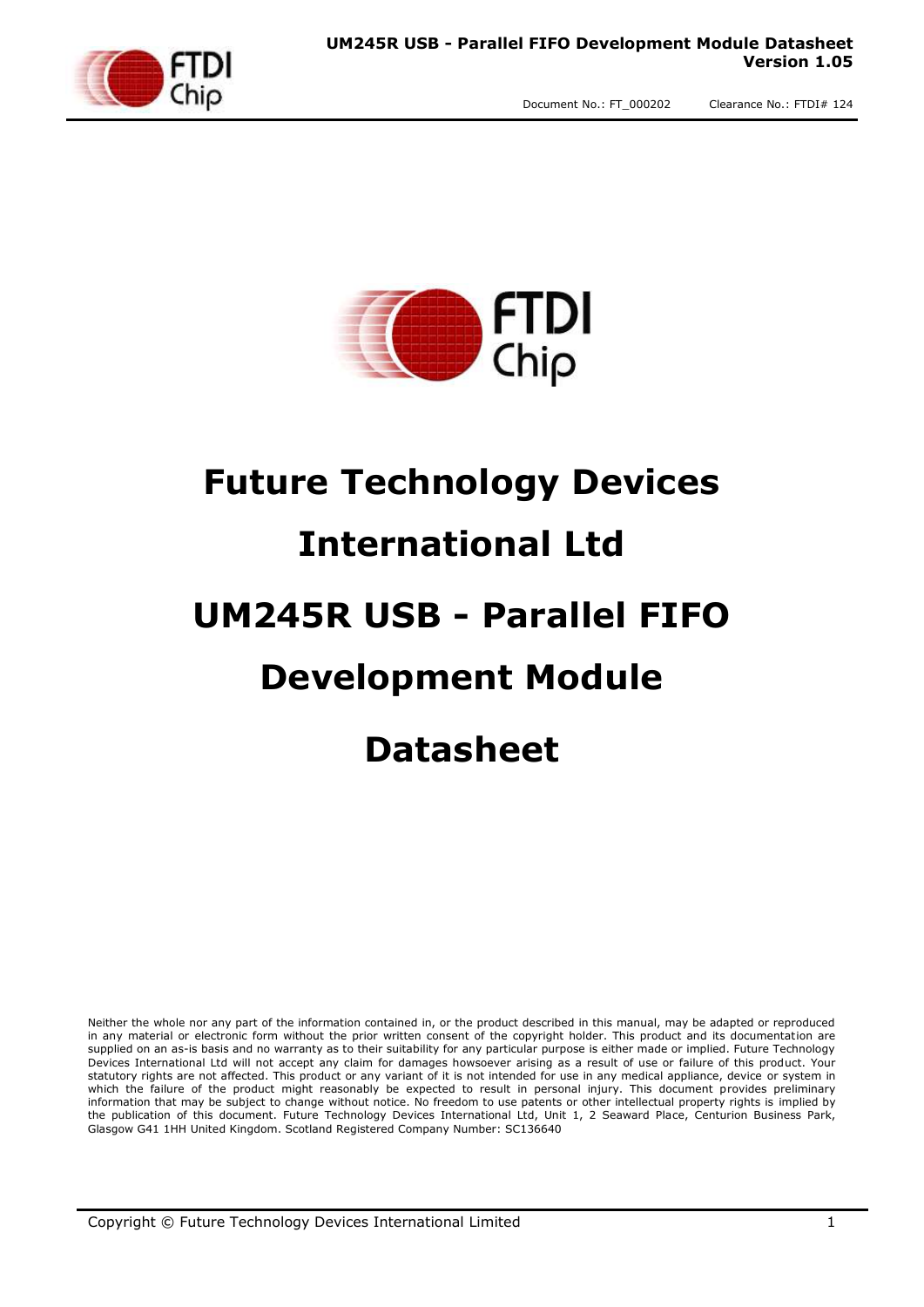

#### <span id="page-1-0"></span>**1 Introduction**

The UM245R is a development module which uses FTDI's FT245RL, the latest device to be added to FTDI's range of USB to parallel FIFO interface Integrated Circuit Devices. The FT245R is a USB to parallel FIFO interface, with the new FTDIChip-ID™ security dongle feature. In addition, asynchronous and synchronous bit bang interface modes are available. USB to parallel designs using the FT245R have been further simplified by fully integrating the external EEPROM, clock circuit and USB resistors onto the device. The FT245R adds a new function compared with its predecessors, effectively making it a "2-in-1" chip for some application areas. A unique number (the FTDIChip-ID™) is burnt into the device during manufacture and is readable over USB, thus forming the basis of a security dongle which can be used to protect customer application software from being copied. The UM245R is supplied on a PCB which is designed to plug into a standard 15.0mm (0.6") wide 24 pin DIP socket. All components used, including the FT245RL are Pb-free (RoHS compliant).

<span id="page-1-1"></span>

**Figure 1.1 – UM245R USB to Parallel FIFO Development Module**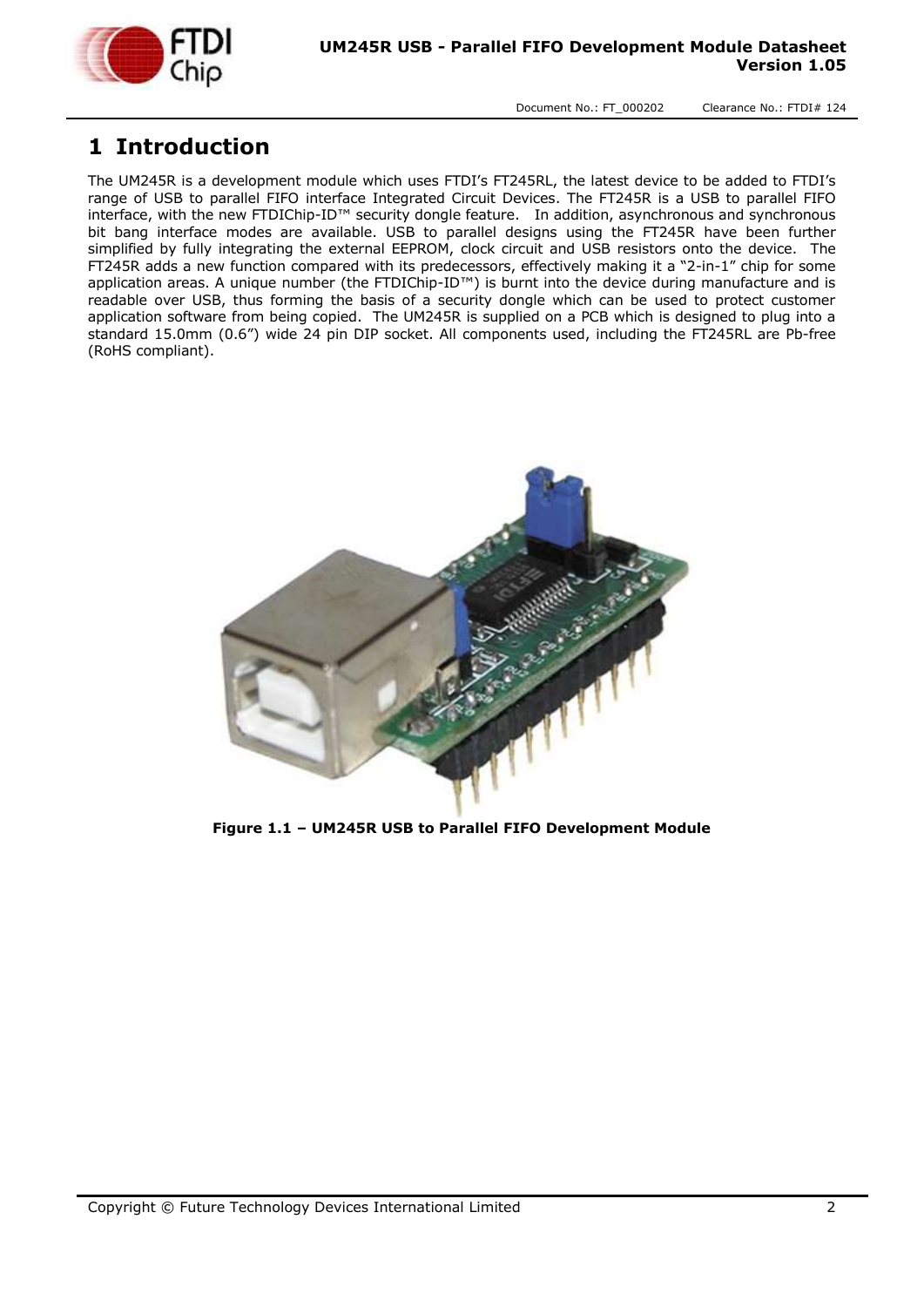

#### **Table of Contents**

| 1            |                                                              |
|--------------|--------------------------------------------------------------|
| $\mathbf{2}$ |                                                              |
| 2.1          |                                                              |
| 2.2          |                                                              |
| 3            |                                                              |
| 3.1          |                                                              |
| 4            | UM245R Pin Out and Signal Descriptions  9                    |
| 4.1          |                                                              |
| 4.2          |                                                              |
| 4.3          |                                                              |
| 4.4          | FT245 FIFO Control Interface Read Cycle Timing Diagrams  12  |
| 4.5          | FT245 FIFO Control Interface Write Cycle Timing Diagrams  13 |
| 5            |                                                              |
| 6            | FT245RL Device Characteristics and Ratings 15                |
| 6.1          |                                                              |
| 6.2          |                                                              |
| 6.3          |                                                              |
| 6.4          |                                                              |
| 7            |                                                              |
| 7.1          |                                                              |
| 7.2          |                                                              |
| 7.3          | USB Bus Powered with Power Switching Configuration  21       |
| 7.4          | Bus Powered with 3.3V Logic Drive / IO Supply Voltage 22     |
| 8            | UM245R Module Circuit Schematic  24                          |
| 9            |                                                              |
|              |                                                              |
|              |                                                              |
|              |                                                              |
|              |                                                              |
|              |                                                              |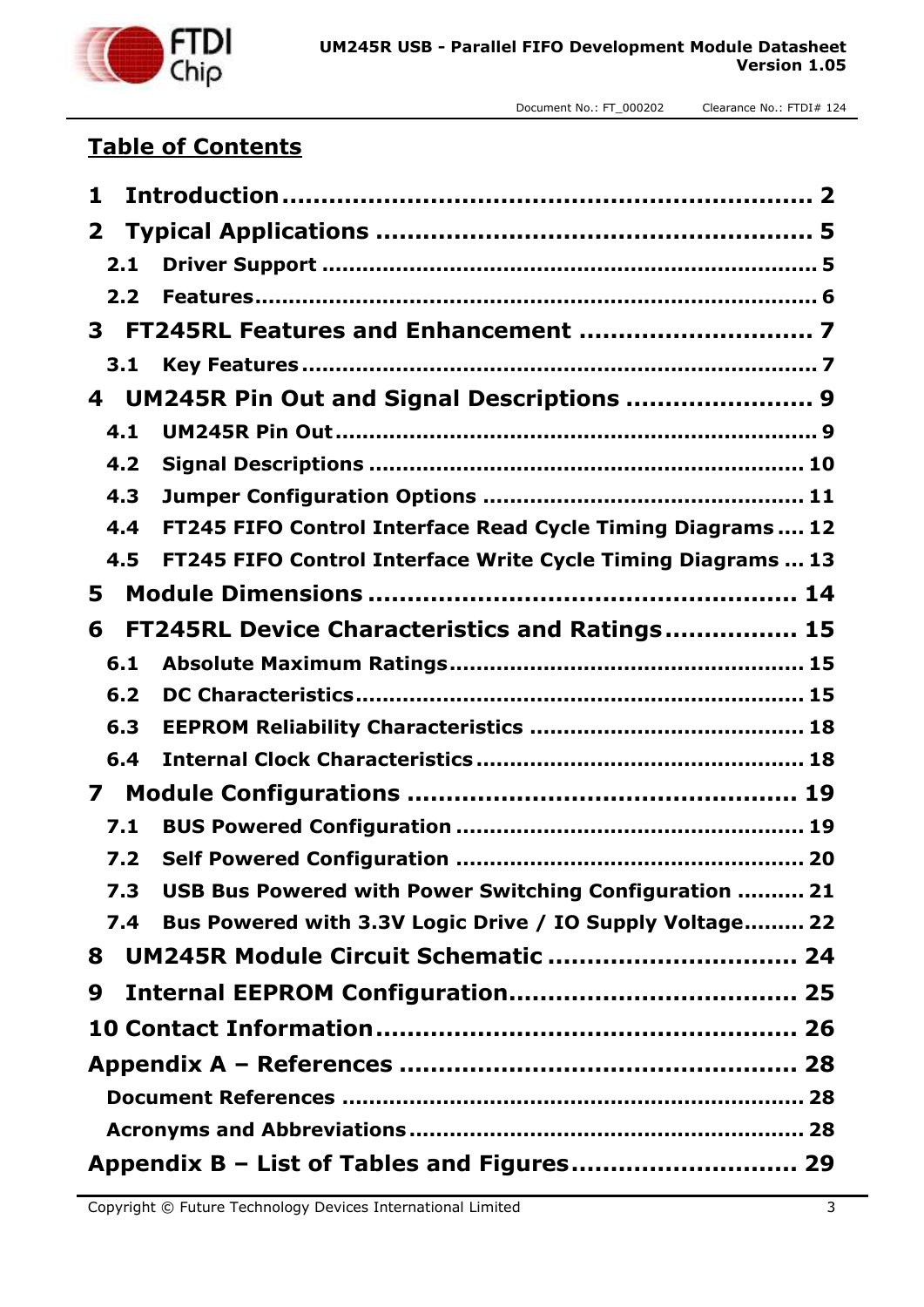

#### **UM245R USB - Parallel FIFO Development Module Datasheet Version 1.05**

Document No.: FT\_000202 Clearance No.: FTDI# 124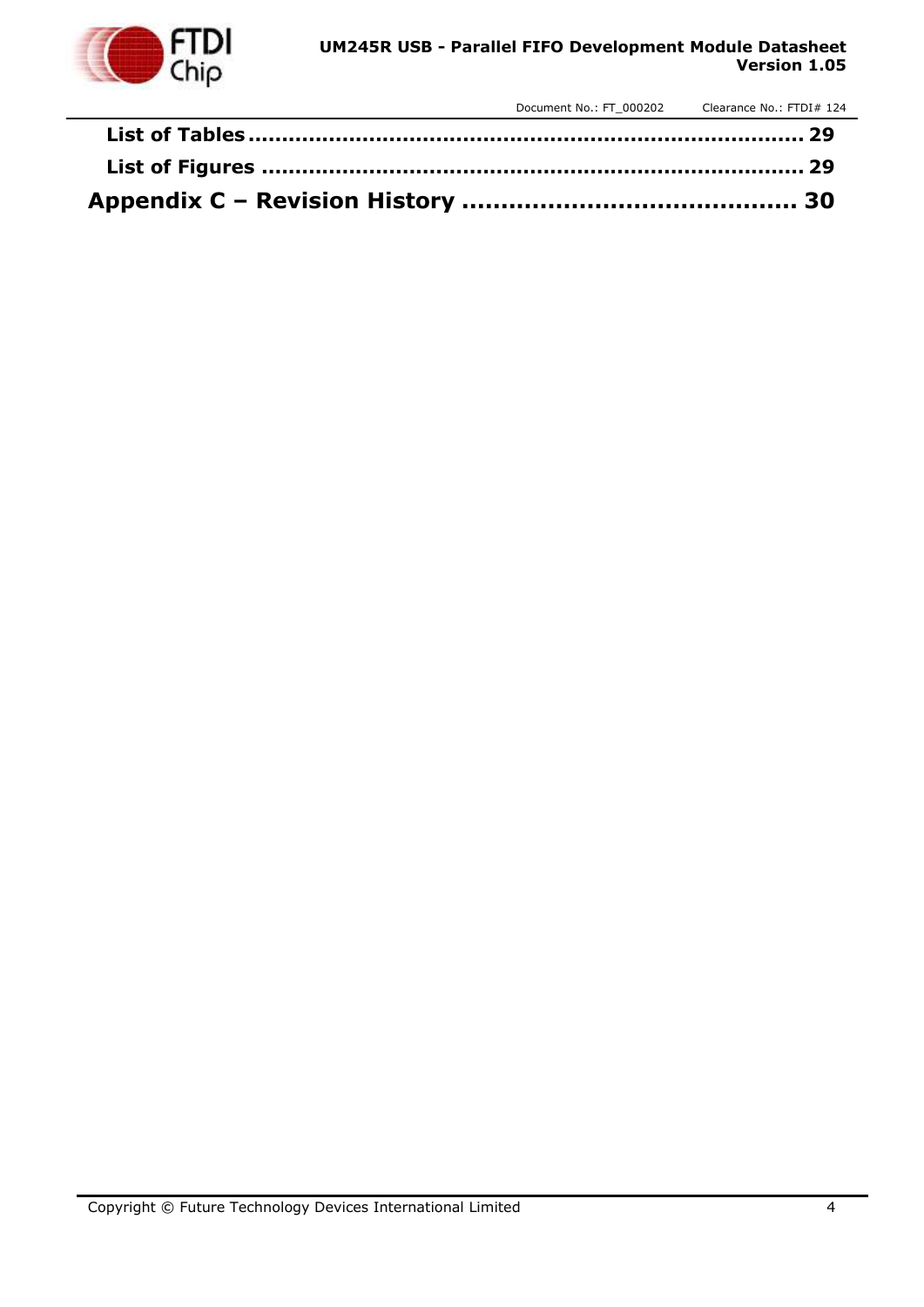

# <span id="page-4-0"></span>**2 Typical Applications**

- Upgrading Legacy Peripherals to USB
- Cellular and Cordless Phone USB data transfer cables and interfaces
- Interfacing MCU / PLD / FPGA based designs to USB
- USB Audio and Low Bandwidth Video data transfer
- PDA to USB data transfer
- USB Smart Card Readers
- USB Instrumentation
- USB Industrial Control
- USB MP3 Player Interface
- USB FLASH Card Reader / Writers
- Set Top Box PC USB interface
- USB Digital Camera Interface
- USB Hardware Modems
- USB Wireless Modems
- USB Bar Code Readers
- USB Software / Hardware Encryption Dongles

#### <span id="page-4-1"></span>**2.1 Driver Support**

#### **Royalty-Free VIRTUAL COM PORT (VCP) DRIVERS for:**

- Windows 10 32,64-bit
- Windows 8 / 8.1 32,64-bit
- Windows 7 32,64-bit
- Windows Vista
- Windows XP 64-bit
- Windows XP Embedded
- Windows 98, 98SE, ME, 2000, Server 2003, XP and Server 2008
- $\bullet$  Windows CE.NET 4.2, 5.0 and 6.0
- MAC OS 8 / 9, OS-X
- Linux 2.4 and greater

.

#### **Royalty-Free D2XX Direct Drivers (USB Drivers + DLL S/W Interface):**

- Windows 10 32,64-bit
- Windows 8 / 8.1 32,64-bit
- Windows 7 32,64-bit
- Windows Vista
- Windows XP 64-bit
- Windows XP Embedded
- Windows 98, 98SE, ME, 2000, Server 2003, XP and Server 2008
- $\bullet$  Windows CE.NET 4.2, 5.0 and 6.0
- Linux 2.4 and greater

The drivers listed above are all available to download for free from [www.ftdichip.com.](http://www.ftdichip.com/) Various 3rd Party Drivers are also available for other operating systems - visit [www.ftdichip.com](http://www.ftdichip.com/) for details.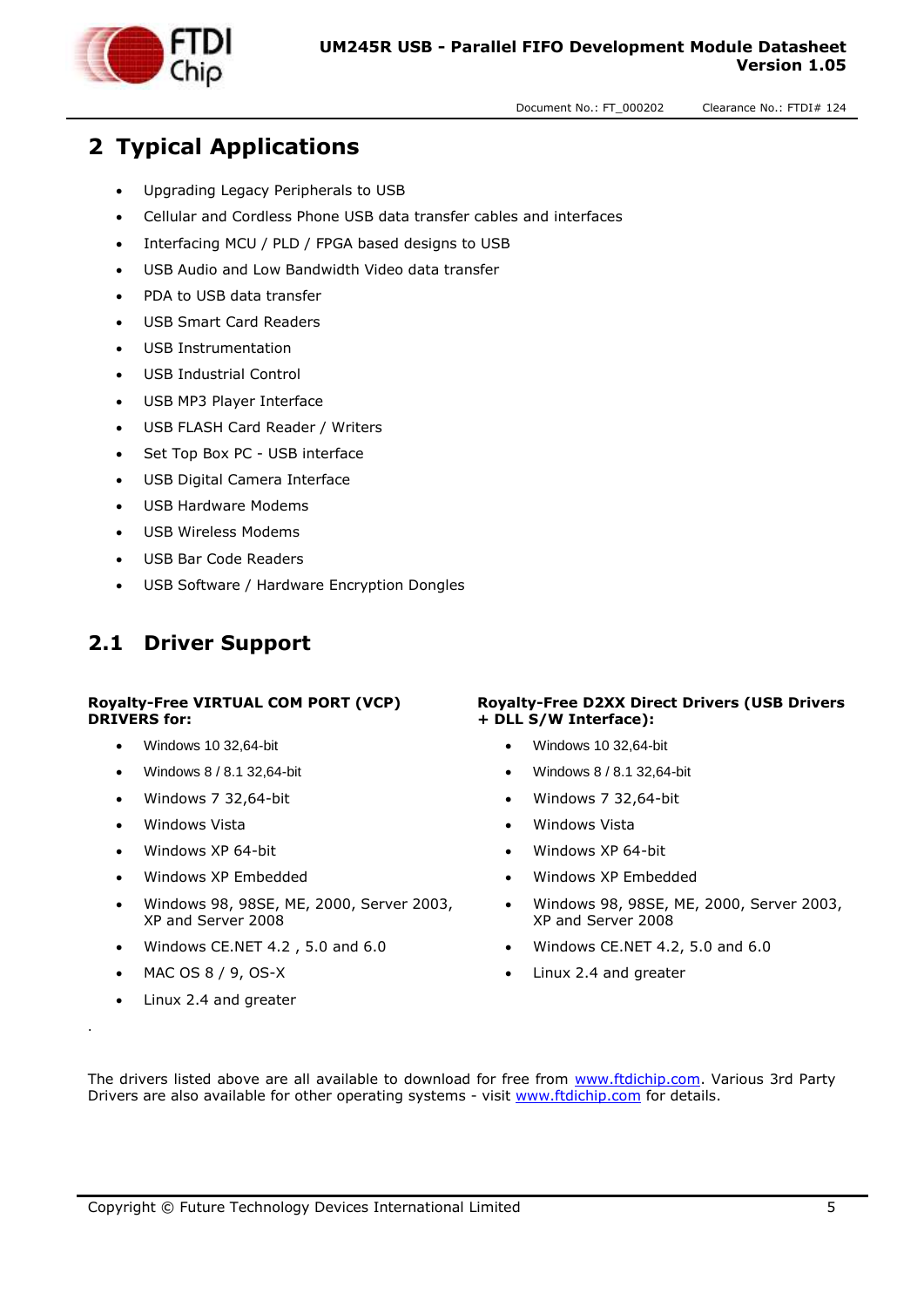

#### <span id="page-5-0"></span>**2.2 Features**

The UM245R USB Parallel FIFO has the following features:

- Single chip USB to parallel FIFO bidirectional data transfer interface.
- Entire USB protocol handled on the chip No USB-specific firmware programming required.
- Simple interface to MCU / PLD / FPGA logic with 4-wire handshake interface.
- Data transfer rate to 1 Megabyte / second D2XX Direct Drivers.
- Data transfer rate to 300 kilobyte / second VCP Drivers.
- FTDI's royalty-free VCP and D2XX drivers eliminate the requirement for USB driver development in most cases.
- USB FTDIChip-ID™ feature.
- FIFO receives and transmits buffers for high data throughput.
- Adjustable receive buffer timeout.
- Synchronous and asynchronous bit bang mode interface options with RD# and WR strobes allow the data bus to be used as a general purpose I/O port.
- Integrated 1024 bit internal EEPROM for storing USB VID, PID, serial number and product description strings.
- Device supplied pre-programmed with unique USB serial number.
- Support for USB suspend / resume through PWREN# pin and Wake Up pin function.
- In-built support for event characters.
- Support for bus powered, self-powered, and high-power bus powered USB configurations.
- Integrated 3.3V level converter for USB I/O.
- Integrated level converter on FIFO interface and control pins for interfacing to 5V - 1.8V Logic.
- True 5V / 3.3V / 2.8V / 1.8V CMOS drive output and TTL input.
- High output drive option on I/O pins.
- Integrated USB termination resistors.
- Integrated power-on-reset circuit.
- Fully integrated clock no external crystal, oscillator, or resonator required.
- Fully integrated AVCC supply filtering No separate AVCC pin and no external R-C filter required.
- USB bulk transfer mode.
- 3.3V to 5.25V Single Supply Operation.
- Low operating and USB suspend current.
- Low USB bandwidth consumption.
- UHCI / OHCI / EHCI host controller compatible
- USB 2.0 Full Speed compatible.
- -40°C to +85°C extended operating temperature range.
- Supplied in PCB designed to fit a standard 15.0mm (0.6") wide 24 pin DIP socket. Pins are on a 2.54mm (0.1") pitch.
- On board USB 'B' socket allows module to be connected to a PC via a standard A to B USB cable.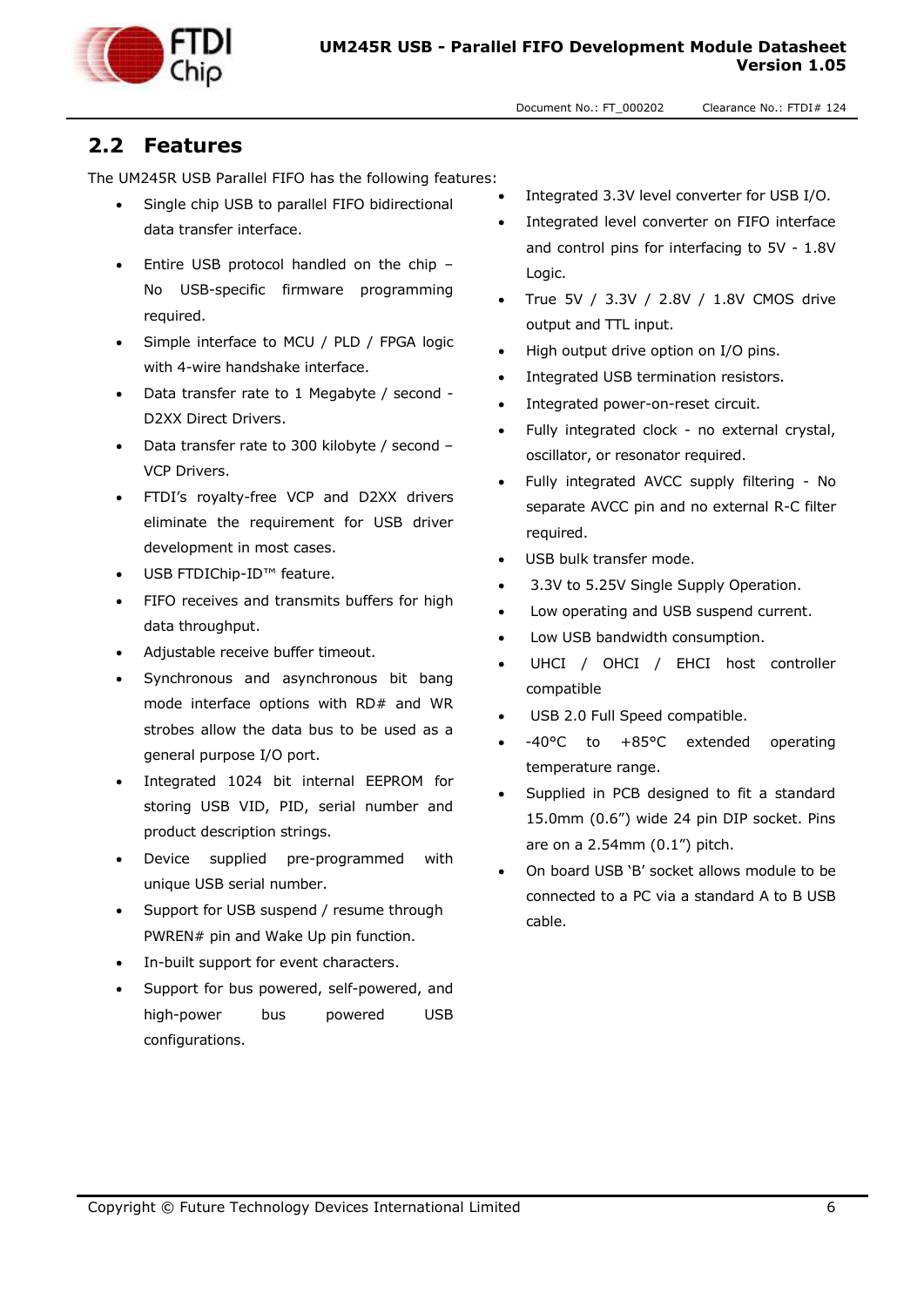

# <span id="page-6-0"></span>**3 FT245RL Features and Enhancement**

#### <span id="page-6-1"></span>**3.1 Key Features**

This section summarises the key features and enhancements of the FT245R IC device which is used in the UM245R Module. For further details, consult the FT245R datasheet, which is available from the FTDI website.

**Integrated Clock Circuit** – Previous generations of FTDI's USB to parallel FIFO interface devices required an external crystal or ceramic resonator. The clock circuit has now been integrated onto the device meaning that no crystal or ceramic resonator is required. It is important to note that VCC must be between 4.0 and 5.25V. However, if required, an external 12MHz crystal can be used as the clock source.

**Integrated EEPROM** – Previous generations of FTDI's USB to parallel FIFO interface devices required an external EEPROM if the device were to use USB Vendor ID (VID), Product ID (PID), serial number and product description strings other than the default values in the device itself. This external EEPROM has now been integrated onto the FT245R chip meaning that all designs have the option to change the product description strings. A user area of the internal EEPROM is available for storing additional data. The internal EEPROM is programmable in circuit, over USB without any additional voltage requirement.

**Pre-programmed EEPROM** – The FT245R is supplied with its internal EEPROM pre-programmed with a serial number which is unique to each individual device. This, in most cases, will remove the need to program the device EEPROM.

**Integrated USB Resistors** – Previous generations of FTDI's USB to parallel FIFO interface devices required two external series termination resistors on the USBDP and USBDM signals, and a 1.5 kΩ pull up resistor on USBDP. These three resistors have now been integrated onto the device.

**Integrated AVCC Filtering** – Previous generations of FTDI's USB to parallel FIFO interface devices had a separate AVCC pin - the supply to the internal PLL. This pin required an external R-C filter. The separate AVCC pin is now connected internally to VCC, and the filter has now been integrated onto the chip.

**Fewer External Components** – Integration of the crystal, EEPROM, USB resistors, and AVCC filter will substantially reduce the bill of materials cost for USB interface designs using the FT245R compared to its FT245BM predecessor.

**Enhanced Asynchronous Bit Bang Mode with RD# and WR# Strobes** – The FT245R supports FTDI's BM chip bit bang mode. In bit bang mode, the eight parallel FIFO data bus lines can be switched from the regular interface mode to an 8-bit general purpose I/O port. Data packets can be sent to the device and they will be sequentially sent to the interface at a rate controlled by an internal timer (equivalent to the baud rate prescaler). With the FT245R device this mode has been enhanced so that the internal RD# and WR strobes are now brought out of the device which can be used to allow external logic to be clocked by accesses to the bit bang I/O bus. This option is described more fully in the application note **AN232R-01 Bit Bang Modes for** [the FT232R and FT245R.](http://www.ftdichip.com/Documents/AppNotes/AN232R-01_FT232RBitBangModes.pdf)

**Synchronous Bit Bang Mode** – Synchronous bit bang mode differs from asynchronous bit bang mode in that the interface pins are only read when the device is written to. This makes it easier for the controlling program to measure the response to an output stimulus as the data returned is synchronous to the output data. The feature was previously seen in FTDI's FT2232D device. This option is described more fully in the application note [AN232R-01 Bit Bang Modes for the FT232R and FT245R.](http://www.ftdichip.com/Documents/AppNotes/AN232R-01_FT232RBitBangModes.pdf)

**Lower Supply Voltage** – Previous generations of the chip required 5V supply on the VCC pin. The FT245R will work with a VCC supply in the range 4.0V - 5V. Bus powered designs would still take their supply from the 5V on the USB bus. Self-powered designs must provide between 4.0V and 5.25V to VCC.

**Integrated Level Converter on FIFO Interface and Control Signals** – VCCIO pin supply can be from 1.8V to 5V. Connecting the VCCIO pin to 1.8V, 2.8V, or 3.3V allows the device to directly interface to 1.8V, 2.8V or 3.3V and other logic families without the need for external level converter ICs.

**5V / 3.3V / 2.8V / 1.8V Logic Interface** – The FT245R provides true CMOS Drive Outputs and TTL level Inputs.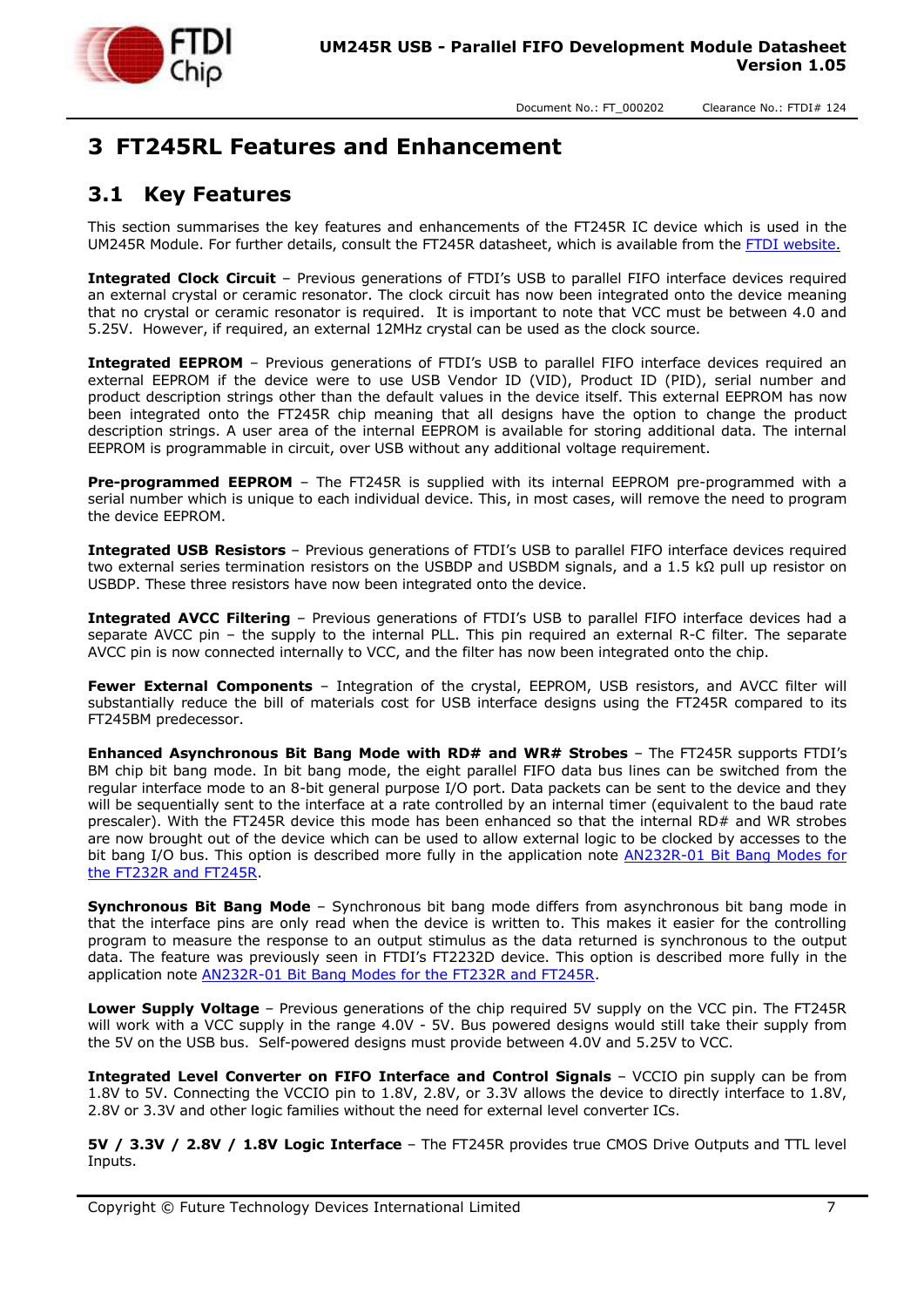

**Integrated Power-On-Reset (POR) Circuit** – The device incorporates an internal POR function. A RESET# pin is available in order to allow external logic to reset the FT245R where required. With many applications the RESET# pin can be left unconnected, or pulled up to VCCIO.

**Wake Up Function** – If USB is in suspend mode and remote wake up has been enabled in the internal EEPROM (it is enabled by default), the RXF# pin becomes an input. Strobing this pin low will cause the FT245R to request a resume from suspend on the USB bus. Normally this can be used to wake up the host PC from suspend.

**Lower Operating and Suspend Current** – The device operating supply current has been further reduced to 15mA, and the suspend current has been reduced to around 70μA. This allows a greater margin for peripherals to meet the USB suspend current limit of 500μA (2.5mA with remote wake up enabled).

**Low USB Bandwidth Consumption** – The operation of the USB interface to the FT245R has been designed to use as little as possible of the total USB bandwidth available from the USB host controller.

**High Output Drive Option** – The parallel FIFO interface and the FIFO handshake output pins can be made to drive out at three times the standard signal drive level thus allowing multiple devices to be driven, or devices that require greater signal drive strength to be interfaced to the FT245R. This option is configured in the internal EEPROM.

**Power Management Control for USB Bus Powered, High Current Designs** – The PWREN# signal can be used to directly drive a transistor or P-Channel MOSFET in applications where power switching of external circuitry is required. An option in the internal EEPROM makes the device gently pull down on its FIFO interface lines when the power is shut off (PWREN# is high). In this mode any residual voltage on external circuitry is bled to GND when power is removed, thus ensuring that external circuitry controlled by PWREN $#$ resets reliably when power is restored.

**FTDIChip-ID™ - unique serial number which is burnt into the device at manufacture** - This ID number cannot be reprogrammed by product manufacturers or end-users. This allows the possibility of using FT245R based dongles for software licensing. Further to this, a renewable license scheme can be implemented based on the FTDIChip-ID™ number when encrypted with other information. This encrypted number can be stored in the user area of the FT245R internal EEPROM, and can be decrypted, then compared with the protected FTDIChip-ID™ to verify that a license is valid. Web based applications can be used to maintain product licensing this way. An application note describing this feature is available separately from the [FTDI website.](http://www.ftdichip.com/) The FTDIChip-ID is different from the USB Serial Number as defined in the USB specification.

**Improved EMI Performance** – The reduced operating current and improved on-chip VCC decoupling significantly improves the ease of PCB design requirements in order to meet FCC, CE and other EMI related specifications.

**Programmable FIFO TX Buffer Timeout** – The FIFO TX buffer timeout is used to flush remaining data from the receive buffer. This timeout defaults to 16ms, but is programmable over USB in 1ms increments from 1ms to 255ms, thus allowing the device to be optimised for protocols that require fast response times from short data packets.

**Extended Operating Temperature Range** – The FT245R operates over an extended temperature range of -40º to +85º C thus allowing the device to be used in automotive and industrial applications.

**New Package Options** – The FT245R is available in two packages - a compact 28 pin SSOP (FT245RL) and an ultra-compact 5mm x 5mm pinless QFN-32 package (FT245RQ). Both packages are lead (Pb) free, and use a 'green' compound. Both packages are fully compliant with European Union directive 2002/95/EC.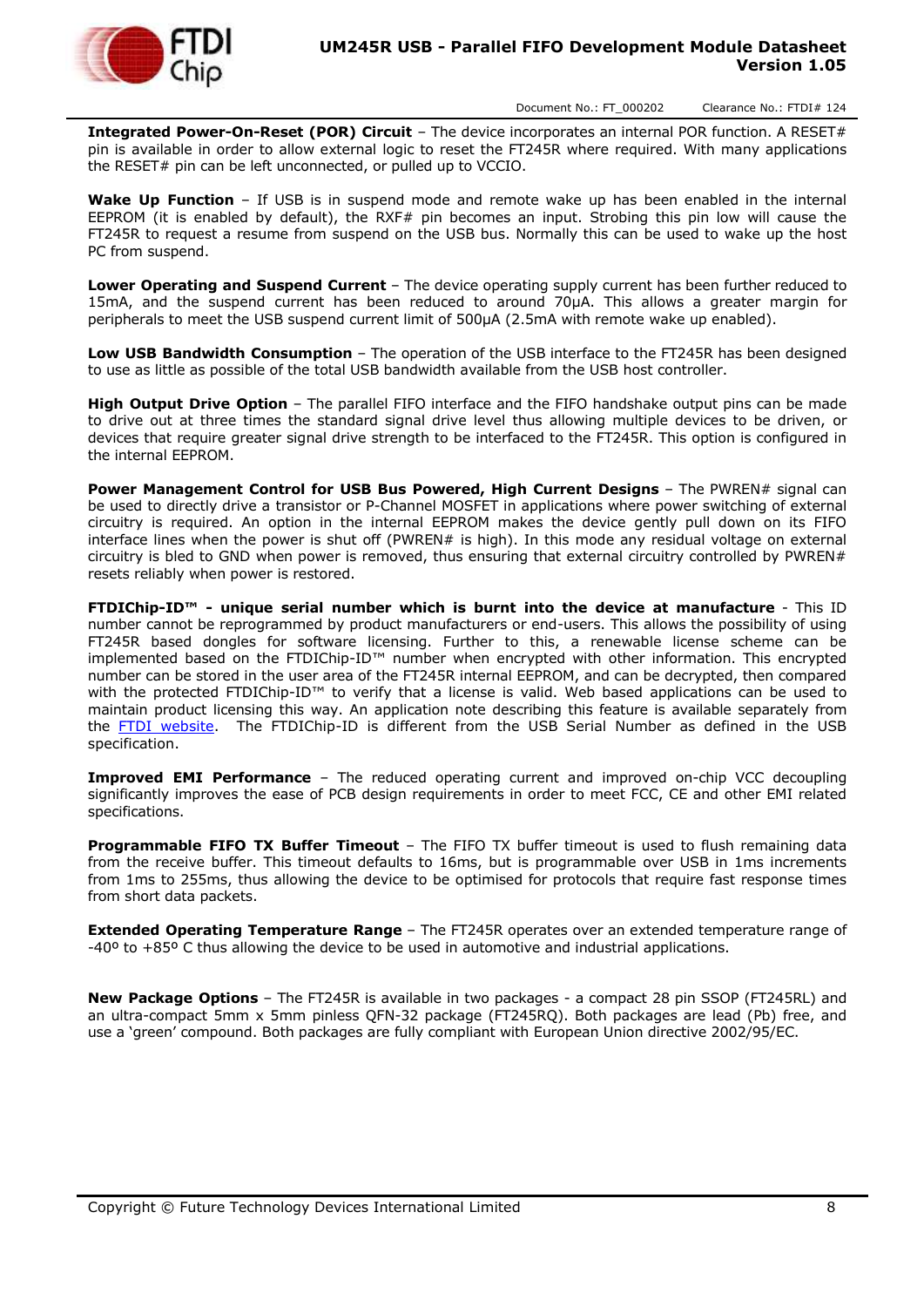

# <span id="page-8-0"></span>**4 UM245R Pin Out and Signal Descriptions**

#### <span id="page-8-1"></span>**4.1 UM245R Pin Out**



<span id="page-8-2"></span>**Figure 4.1 Module Pin Out and Jumper Locations**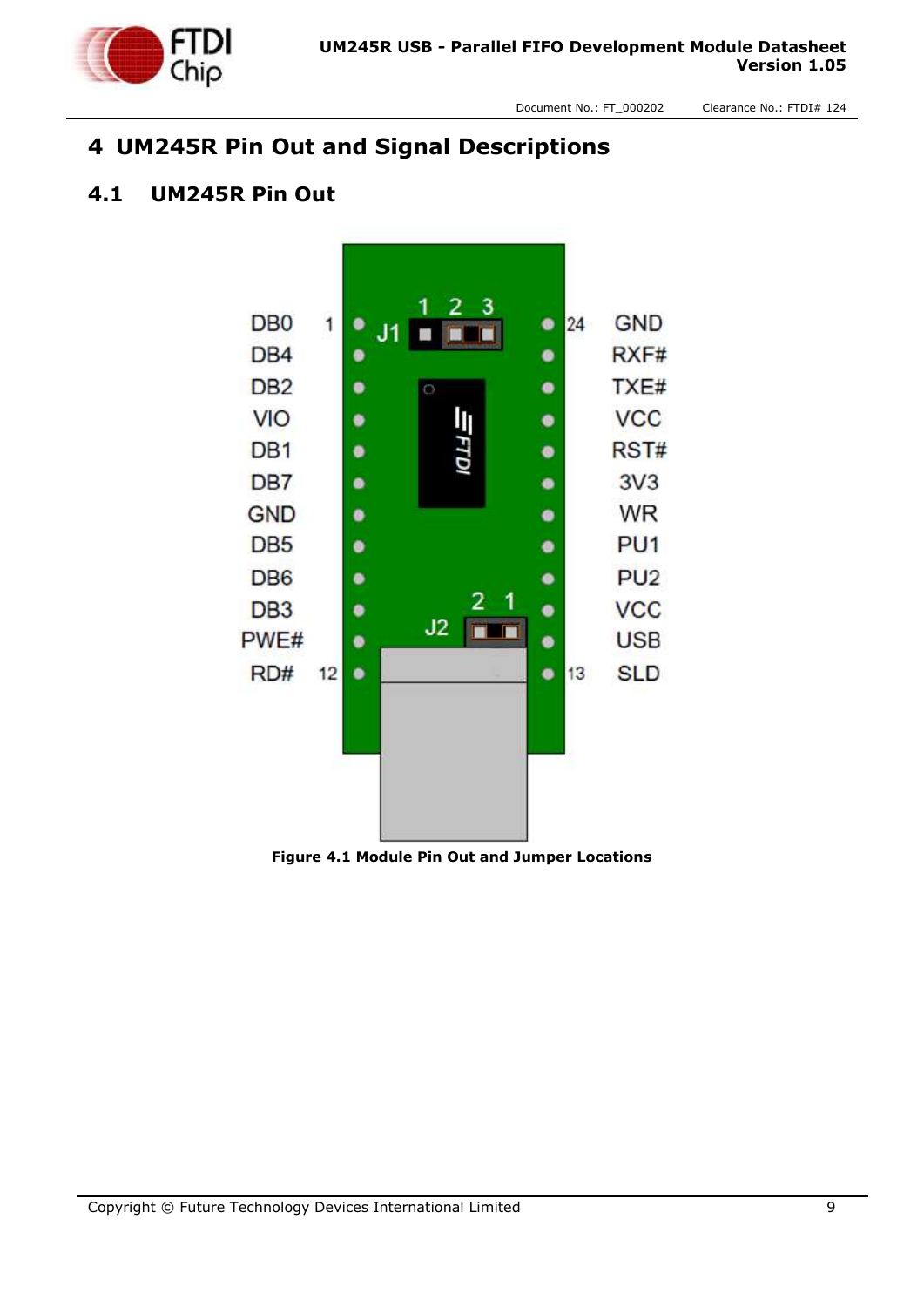

# <span id="page-9-0"></span>**4.2 Signal Descriptions**

| Pin No.        | <b>Name</b>     | <b>Type</b> | <b>Description</b>                                                                                                                                     |
|----------------|-----------------|-------------|--------------------------------------------------------------------------------------------------------------------------------------------------------|
| 1              | DB <sub>0</sub> | I/O         | FIFO Data Bus Bit 0*                                                                                                                                   |
| $\overline{2}$ | DB4             | I/O         | FIFO Data Bus Bit 4*                                                                                                                                   |
| 3              | DB <sub>2</sub> | I/O         | FIFO Data Bus Bit 2*                                                                                                                                   |
| $\overline{4}$ | <b>VIO</b>      | <b>PWR</b>  | +1.8V to +5.25V supply to the FIFO Interface and Control group pins (13,                                                                               |
|                |                 |             | 5, 6, 914, 22, 23).                                                                                                                                    |
|                |                 |             | In USB bus powered designs connect to 3V3OUT to drive out at 3.3V levels                                                                               |
|                |                 |             | (connect jumper J1 pins 1 and 2 together), or connect to VCC to drive at 5V                                                                            |
|                |                 |             | CMOS level (connect jumper J1 pins 2 and 3 together). This pin can also be                                                                             |
|                |                 |             | supplied with an external 1.8V - 5.0V supply in order to drive at different                                                                            |
|                |                 |             | levels. It should be noted that in this case this supply should originate from<br>the same source as the supply to Vcc. This means that in bus powered |
|                |                 |             | designs a regulator which is supplied by the 5V on the USB bus should be                                                                               |
|                |                 |             | used.                                                                                                                                                  |
| 5              | DB1             | I/O         | FIFO Data Bus Bit 1*                                                                                                                                   |
| $\mathbf 6$    | DB7             | I/O         | FIFO Data Bus Bit 7*                                                                                                                                   |
| 7, 24          | <b>GND</b>      | <b>PWR</b>  | Module ground supply pins                                                                                                                              |
| 8              | DB <sub>5</sub> | I/O         | FIFO Data Bus Bit 5*                                                                                                                                   |
| 9              | DB <sub>6</sub> | I/O         | FIFO Data Bus Bit 6*                                                                                                                                   |
| 10             | DB <sub>3</sub> | I/O         | FIFO Data Bus Bit 3*                                                                                                                                   |
| 11             | PWE#            | I/O         | Goes low after the device is configured by USB, then high during USB                                                                                   |
|                |                 |             | suspend. Can be used to control power to external logic P-Channel logic level                                                                          |
|                |                 |             | MOSFET switch. Enable the interface pull-down option when using the                                                                                    |
|                |                 |             | PWREN# pin in this way.                                                                                                                                |
| 12             | RD#             | I/O         | Enables the current FIFO data byte on D0D7 when low. Fetched the next                                                                                  |
|                |                 |             | FIFO data byte (if available) from the receive FIFO buffer when RD# goes<br>from high to low. See Section 4.4 for timing diagram.*                     |
| 13             | <b>SLD</b>      | <b>GND</b>  | USB Cable shield.                                                                                                                                      |
| 14             | <b>USB</b>      | Output      | 5V Power output USB port. For a low power USB bus powered design, up to                                                                                |
|                |                 |             | 100mA can be sourced from the 5V supply on the USB bus. A maximum of                                                                                   |
|                |                 |             | 500mA can be sourced from the USB bus in a high power USB bus powered                                                                                  |
|                |                 |             | design.                                                                                                                                                |
| 15, 21         | <b>VCC</b>      | <b>PWR</b>  | These two pins are internally connected on the module PCB. To power the                                                                                |
|                |                 | or          | module from the 5V supply on USB bus, connect jumper J2 pins 1 and 2                                                                                   |
|                |                 | Output      | together (this is the module default configuration). In this case these pins                                                                           |
|                |                 |             | would have the same description as pin 14.                                                                                                             |
|                |                 |             | To use the UM245R module in a self-powered configuration, ensure that                                                                                  |
|                |                 |             | jumper J2 pins 1 and 2 are not connected together, and apply an external<br>3.3V to 5.25V supply to one or both of these pins.                         |
| 17             | PU <sub>1</sub> | Contro      | Pull up resistor pin connection 2. Connect to pin 17 (RST#) in a self-powered                                                                          |
|                |                 |             | configuration.                                                                                                                                         |
| 16             | PU <sub>2</sub> | Contro      | Pull up resistor pin connection 1. Connect to pin 14 (USB) in a self-powered                                                                           |
|                |                 |             | configuration.                                                                                                                                         |
| 19             | 3V3             | Output      | 3.3V output from integrated LDO regulator. This pin is decoupled to ground                                                                             |
|                |                 |             | on the module PCB with a 100nF capacitor. The prime purpose of this pin is to                                                                          |
|                |                 |             | provide the internal 3.3V supply to the USB transceiver cell and the internal                                                                          |
|                |                 |             | 1.5kΩ pull up resistor on USBDP. Up to 50mA can be drawn from this pin to                                                                              |
|                |                 |             | power external logic if required. This pin can also be used to supply the                                                                              |
|                |                 |             | FT245RL's VCCIO pin by connecting this pin to pin 4 (VIO), or by connecting<br>together pins 1 and 2 on jumper J1.                                     |
| 20             | RST#            | Input       | Can be used by an external device to reset the FT245R. If not required can be                                                                          |
|                |                 |             | left unconnected, or pulled up to VCCIO.                                                                                                               |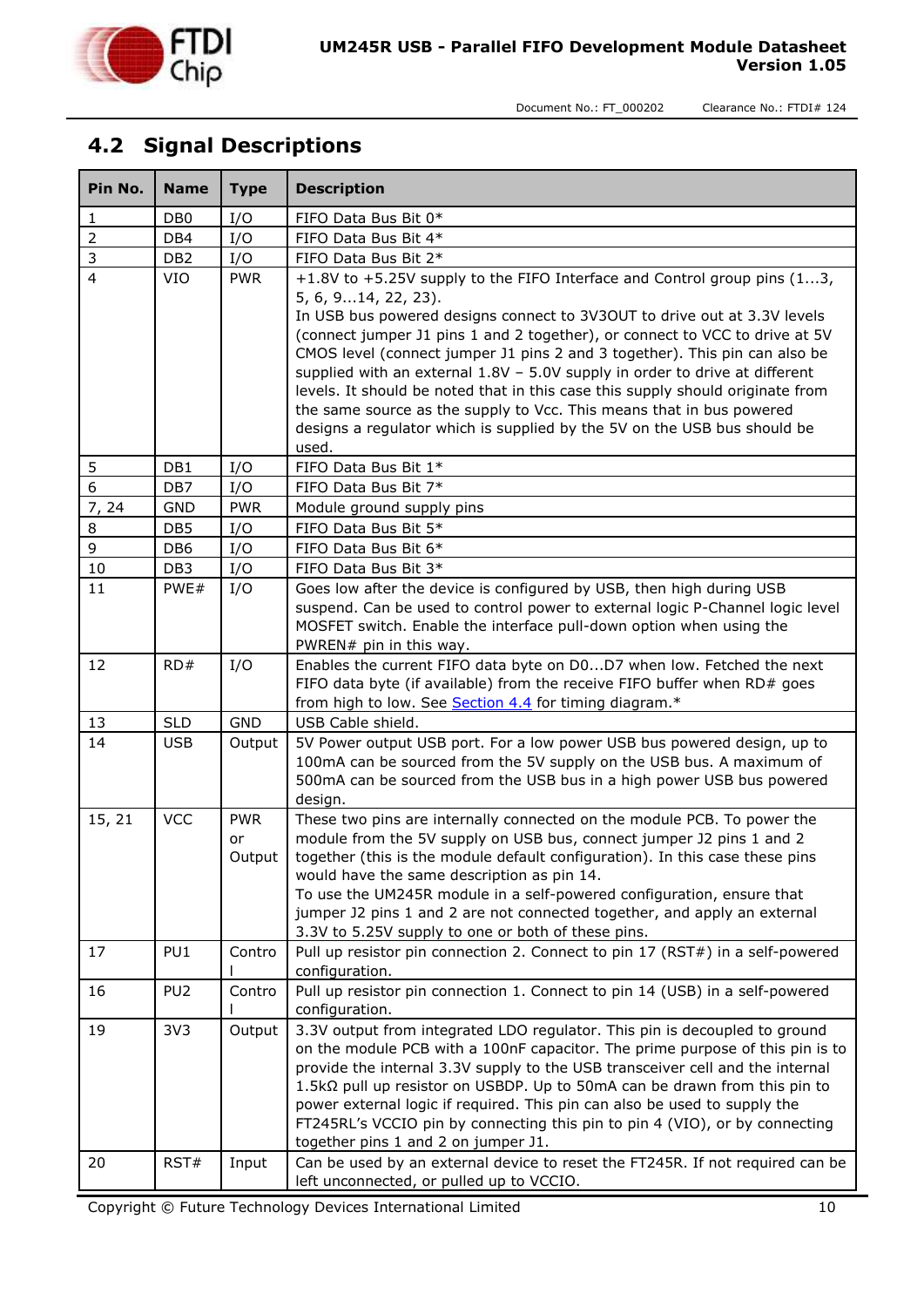

| Pin No. | <b>Name</b> | <b>Type</b> | <b>Description</b>                                                                                                                                                                                                                                                                                                                                                                                                                                                                                                                                                                                |
|---------|-------------|-------------|---------------------------------------------------------------------------------------------------------------------------------------------------------------------------------------------------------------------------------------------------------------------------------------------------------------------------------------------------------------------------------------------------------------------------------------------------------------------------------------------------------------------------------------------------------------------------------------------------|
| 18      | WR.         | I/O         | Writes the data byte on the D0D7 pins into the transmit FIFO buffer when<br>WR goes from high to low. See Section 4.4 for timing diagram.*                                                                                                                                                                                                                                                                                                                                                                                                                                                        |
| 22      | TXE#        | I/O         | When high, do not write data into the FIFO. When low, data can be written<br>into the FIFO by strobing WR high, then low. During reset this signal pin is tri-<br>state, but pulled up to VCCIO via an internal 200k $\Omega$ resistor. See Section 4.4<br>for timing diagram.                                                                                                                                                                                                                                                                                                                    |
| 23      | RXF#        | I/O         | When high, do not read data from the FIFO. When low, there is data available<br>in the FIFO which can be read by strobing RD# low, then high again. During<br>reset this signal pin is tri-state, but pulled up to VCCIO via an internal 200 k $\Omega$<br>resistor. See <b>Section 4.4</b> for timing diagram.<br>If the Remote Wakeup option is enabled in the internal EEPROM, during USB<br>suspend mode (PWREN# = 1) RXF# becomes an input which can be used to<br>wake up the USB host from suspend mode. Strobing the pin low will cause<br>the device to request a resume on the USB bus. |

**Table 4.1 Module Pin-Out Description**

<span id="page-10-1"></span>\* When used in Suspend, these pins are pulled to VCCIO via internal 200kΩ resistors. These pins can be programmed to gently pull low during USB suspend ( $PWREN# = "1"$ ) by setting an option in the internal EEPROM.

# <span id="page-10-0"></span>**4.3 Jumper Configuration Options**

| Pin No.       | <b>Name</b>     | <b>Type</b> | <b>Description</b>                                                                                                                                                                                                                                                                                                                                                                                                                                                                                                                                                                                                                                                  |
|---------------|-----------------|-------------|---------------------------------------------------------------------------------------------------------------------------------------------------------------------------------------------------------------------------------------------------------------------------------------------------------------------------------------------------------------------------------------------------------------------------------------------------------------------------------------------------------------------------------------------------------------------------------------------------------------------------------------------------------------------|
| $\mathbf{1}$  | 3V <sub>3</sub> | Output      | 3.3V output from integrated LDO regulator. This pin is decoupled to ground<br>on the module PCB with a 100nF capacitor. The prime purpose of this pin is to<br>provide the internal 3.3V supply to the USB transceiver cell and the internal<br>$1.5k\Omega$ pull up resistor on USBDP. Up to 50mA can be drawn from this pin to<br>power external logic if required. This pin can also be used to supply the<br>FT245RL's VCCIO pin by connecting this pin to pin 4 (VIO), or by connecting<br>together pins 1 and 2 on jumper J1.                                                                                                                                 |
| $\mathcal{P}$ | <b>VIO</b>      | <b>PWR</b>  | +1.8V to +5.25V supply to the FIFO Interface and control pins $(13, 5, 6, 7)$<br>914, 22, 23). In USB bus powered designs connect to 3V3 to drive out at<br>3.3V levels (connect jumper J1 pins 1 and 2 together), or connect to VCC to<br>drive out at 5V CMOS level (connect jumper J1 pins 2 and 3 together). This<br>pin can also be supplied with an external 1.8V - 2.8V supply in order to drive<br>out at lower levels. It should be noted that in this case this supply should<br>originate from the same source as the supply to Vcc. This means that in bus<br>powered designs a regulator which is supplied by the 5V on the USB bus<br>should be used. |
| 3             | <b>VCC</b>      | <b>PWR</b>  | VCC Output. This will be 5V from the USB bus if pins 1 and 2 on jumper J2<br>are connected. Alternatively, if the module is in a self-powered configuration,<br>the supply to the VCC module pins (15 and 21) will be brought out to this<br>jumper pin.<br>Connect this jumper J1 pin 2 in order to supply the device IO pins from the<br>supply to VCCIO.                                                                                                                                                                                                                                                                                                         |

<span id="page-10-2"></span>**Table 4.2 Jumper J1 Pin Descriptions**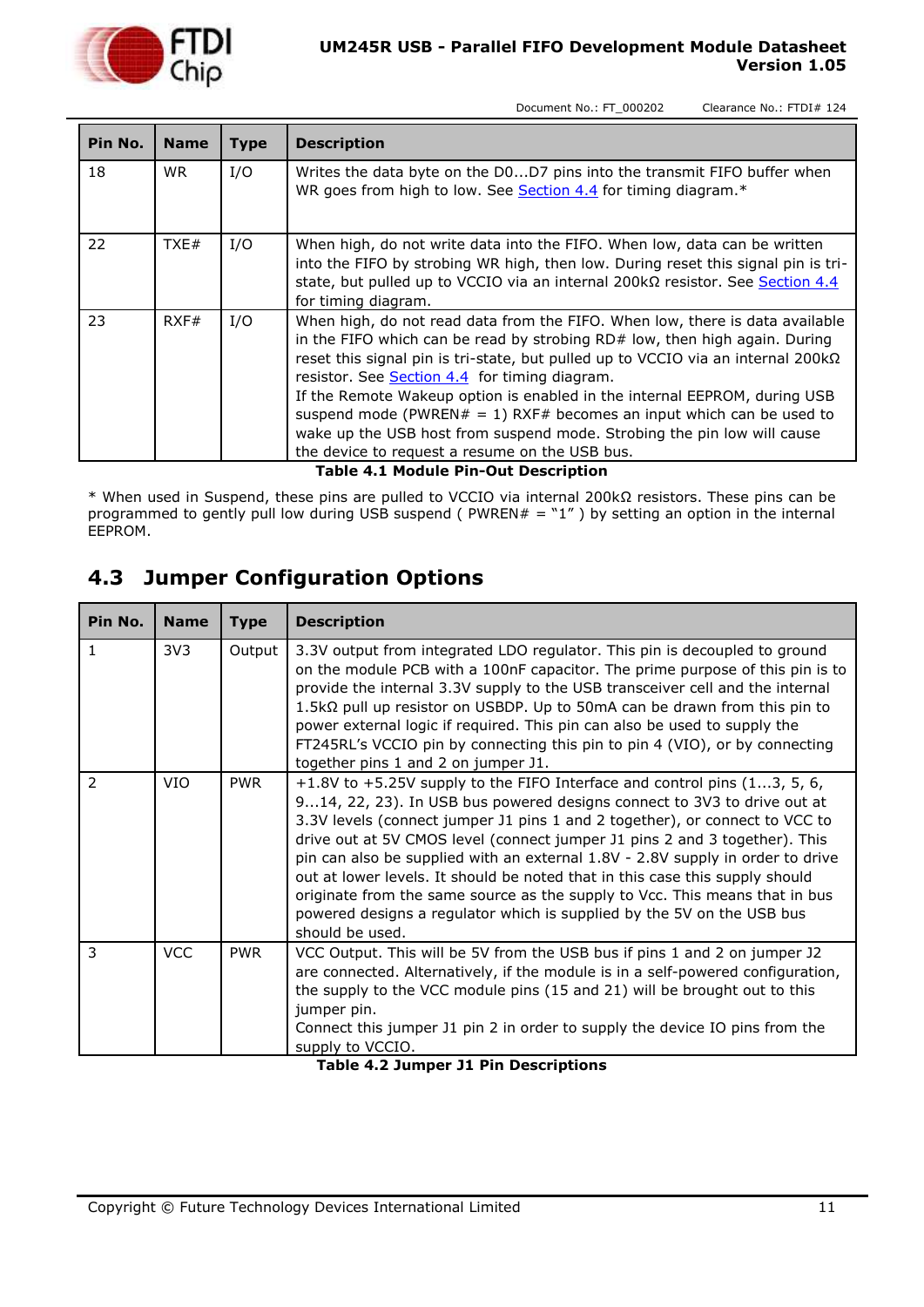

| Pin No. | <b>Name</b> | Type                       | <b>Description</b>                                                                                                                                                                                                                                                                             |
|---------|-------------|----------------------------|------------------------------------------------------------------------------------------------------------------------------------------------------------------------------------------------------------------------------------------------------------------------------------------------|
|         | <b>USB</b>  | <b>PWR</b>                 | 5V Power output USB port. For a low power USB bus powered design, up to<br>100mA can be sourced from the 5V supply on the USB bus. A maximum of<br>500mA can be sourced from the USB bus in a high power USB bus powered<br>design with the use of an external power switch (See Section 7.3). |
|         | VCC.        | <b>PWR</b><br>or<br>Output | Board supply input. Connect to jumper J2 pin 1 in order to supply the board<br>from the USB bus.<br>This pin is internally connected to the VCC DIP pins. Remove the jumper<br>connector in a self-powered design.                                                                             |

**Table 4.3 Jumper J2 Pin Descriptions**

# <span id="page-11-1"></span><span id="page-11-0"></span>**4.4 FT245 FIFO Control Interface Read Cycle Timing Diagrams**



#### **Figure 4.2 FIFO Read Cycle**

<span id="page-11-3"></span>

| <b>Time</b>    | <b>Description</b>                      | Min       | Max | Unit |
|----------------|-----------------------------------------|-----------|-----|------|
| $\mathsf{T}1$  | RD# Active Pulse Width                  | 50        |     | ns   |
| T <sub>2</sub> | RD# to RD# Pre-Charge Time              | $50 + 76$ |     | ns   |
| T <sub>3</sub> | RD# Active to Valid Data*               | 20        | 50  | ns   |
| T4             | Valid Data Hold Time from RD# Inactive* | $\Omega$  |     | ns   |
| T <sub>5</sub> | $RD#$ Inactive to RXF#                  | 0         | 25  | ns   |
| T6             | RXF# Inactive After RD# Cycle           | 80        |     | ns   |

**Table 4.4 FIFO Read Cycle Timings**

<span id="page-11-2"></span> $*$  Load = 30pF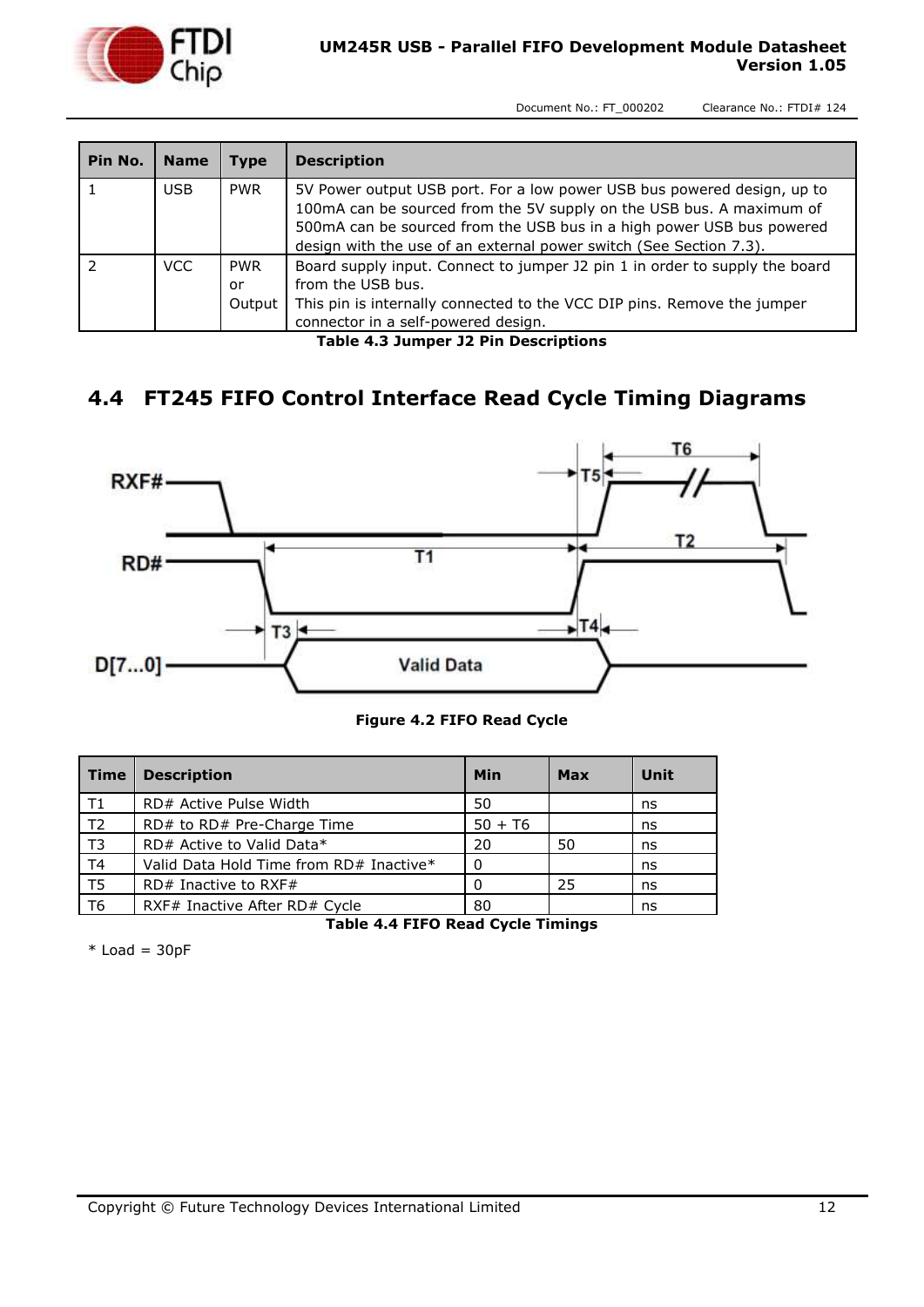

# <span id="page-12-0"></span>**4.5 FT245 FIFO Control Interface Write Cycle Timing Diagrams**



**Figure 4.3 FIFO Write Cycle**

<span id="page-12-2"></span><span id="page-12-1"></span>

| <b>Time</b>    | <b>Description</b>                 | Min | <b>Max</b> | Unit |
|----------------|------------------------------------|-----|------------|------|
| T7             | WR Active Pulse Width              | 50  |            | ns   |
| T <sub>8</sub> | WR to RD Pre-Charge Time           | 50  |            | ns   |
| T <sub>9</sub> | Data Setup Time before WR Inactive | 20  |            | ns   |
| T10            | Data Hold Time from RD Inactive    |     |            | ns   |
| T11            | WR Inactive to TXE#                |     | 25         | ns   |
| T12            | TXE# Inactive After WR Cycle       | 80  |            | ns   |

**Table 4.5 FIFO Write Cycle Timings**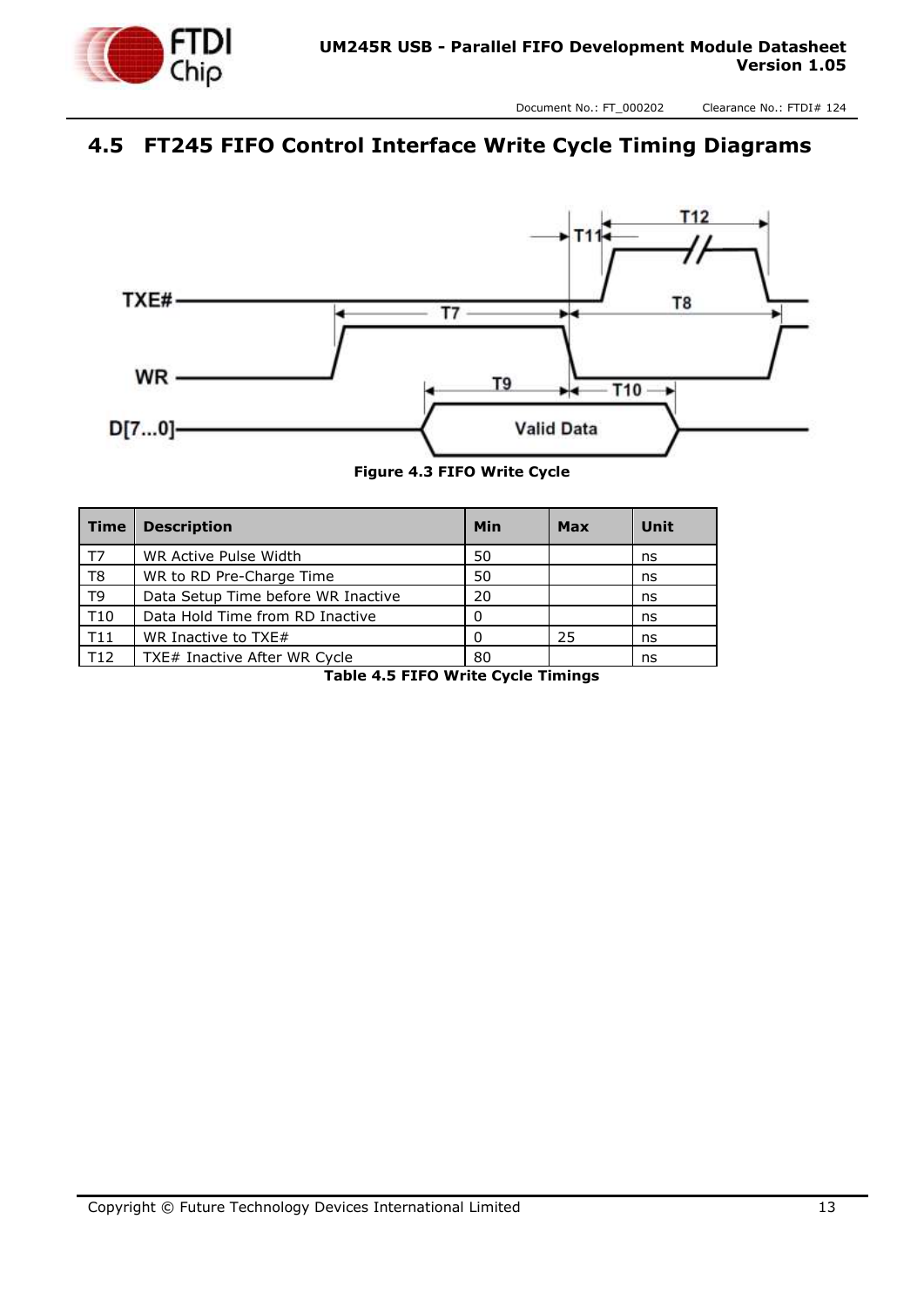

# <span id="page-13-0"></span>**5 Module Dimensions**



<span id="page-13-1"></span>All dimensions are shown in millimeters with inches shown in parenthesis. These should be used as a guide only.

The FT245RL IC device used by the UM245R is supplied in a RoHS compliant 28 pin SSOP package. The package is lead (Pb) free and uses a 'green' compound. The date code format is **YYXX** where XX = 2 digit week number,  $YY = 2$  digit year number.

The UM245R module uses exclusively lead free components.

Both the I.C. device and the module are fully compliant with European Union directive 2002/95/EC.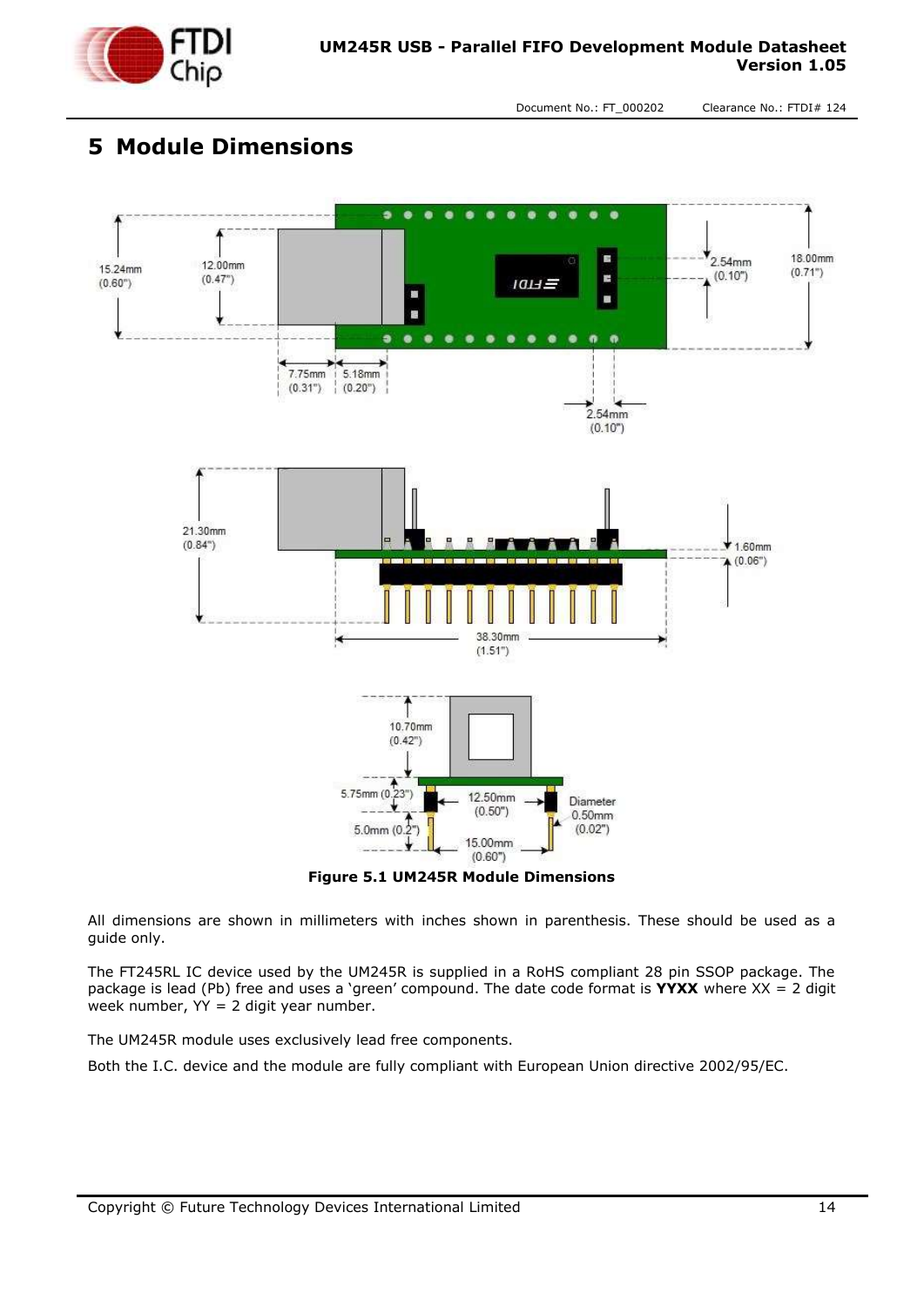

# <span id="page-14-0"></span>**6 FT245RL Device Characteristics and Ratings**

#### <span id="page-14-1"></span>**6.1 Absolute Maximum Ratings**

The absolute maximum ratings for the FT245R devices are as follows. These are in accordance with the Absolute Maximum Rating System (IEC 60134). Exceeding these may cause permanent damage to the device.

| <b>Parameter</b>                      | <b>Value</b>                      | Unit         |
|---------------------------------------|-----------------------------------|--------------|
| Storage Temperature                   | $-65$ to $+150$                   | $^{\circ}$ C |
| Floor Life (Out of Bag) At Factory    | 168 Hours                         | Hours        |
| Ambient                               | (IPC/JEDEC J-STD-033A MSL Level 3 |              |
| (30°C / 60% Relative Humidity)        | Compliant)*                       |              |
| Ambient Temperature (Power Applied)   | $-40$ to $+85$                    | °C           |
| <b>VCC Supply Voltage</b>             | $-0.5$ to $+6.00$                 | V            |
| D.C. Input Voltage - USBDP and USBDM  | $-0.5$ to $+3.8$                  | $\vee$       |
| D.C. Input Voltage - High Impedance   | $-0.5$ to $+($ Vcc $+0.5)$        | V            |
| Bidirectional signals                 |                                   |              |
| D.C. Input Voltage - All other Inputs | $-0.5$ to $+($ Vcc $+0.5)$        | V            |
| D.C. Output Current - Outputs         | 24                                | mA           |
| DC Output Current - Low Impedance     | 24                                | mA           |
| <b>Bidirectional</b>                  |                                   |              |
| Power Dissipation (Vcc = 5.25V)       | 500                               | mW           |

#### **Table 6.1 Absolute Maximum Rating**

<span id="page-14-3"></span>\* If devices are stored out of the packaging beyond this time limit the devices should be baked before use. The devices should be ramped up to a temperature of 125°C and baked for up to 17 hours.

#### <span id="page-14-2"></span>**6.2 DC Characteristics**

| <b>Parameter</b> | <b>Description</b>                       | <b>Minimum</b> | <b>Typical</b> | <b>Maximum</b> | <b>Units</b> | <b>Conditions</b>                                                 |
|------------------|------------------------------------------|----------------|----------------|----------------|--------------|-------------------------------------------------------------------|
| VCC1             | <b>VCC Operating</b><br>Supply Voltage   | 4.0            |                | 5.25           | $\vee$       | The UM245R only uses<br>the FT245R internal<br>oscillator circuit |
| VCC <sub>2</sub> | <b>VCCIO Operating</b><br>Supply Voltage | 1.8            |                | 5.25           | V            |                                                                   |
| Icc1             | Operating Supply<br>Current              | ---            | 15             |                | mA           | Normal Operation                                                  |
| Icc2             | Operating Supply<br>Current              | 50             | 70             | 100            | μA           | <b>USB Suspend</b>                                                |

DC Characteristics (Ambient Temperature = -40 to 85°C)

<span id="page-14-4"></span>**Table 6.2 Operating Voltage and Current**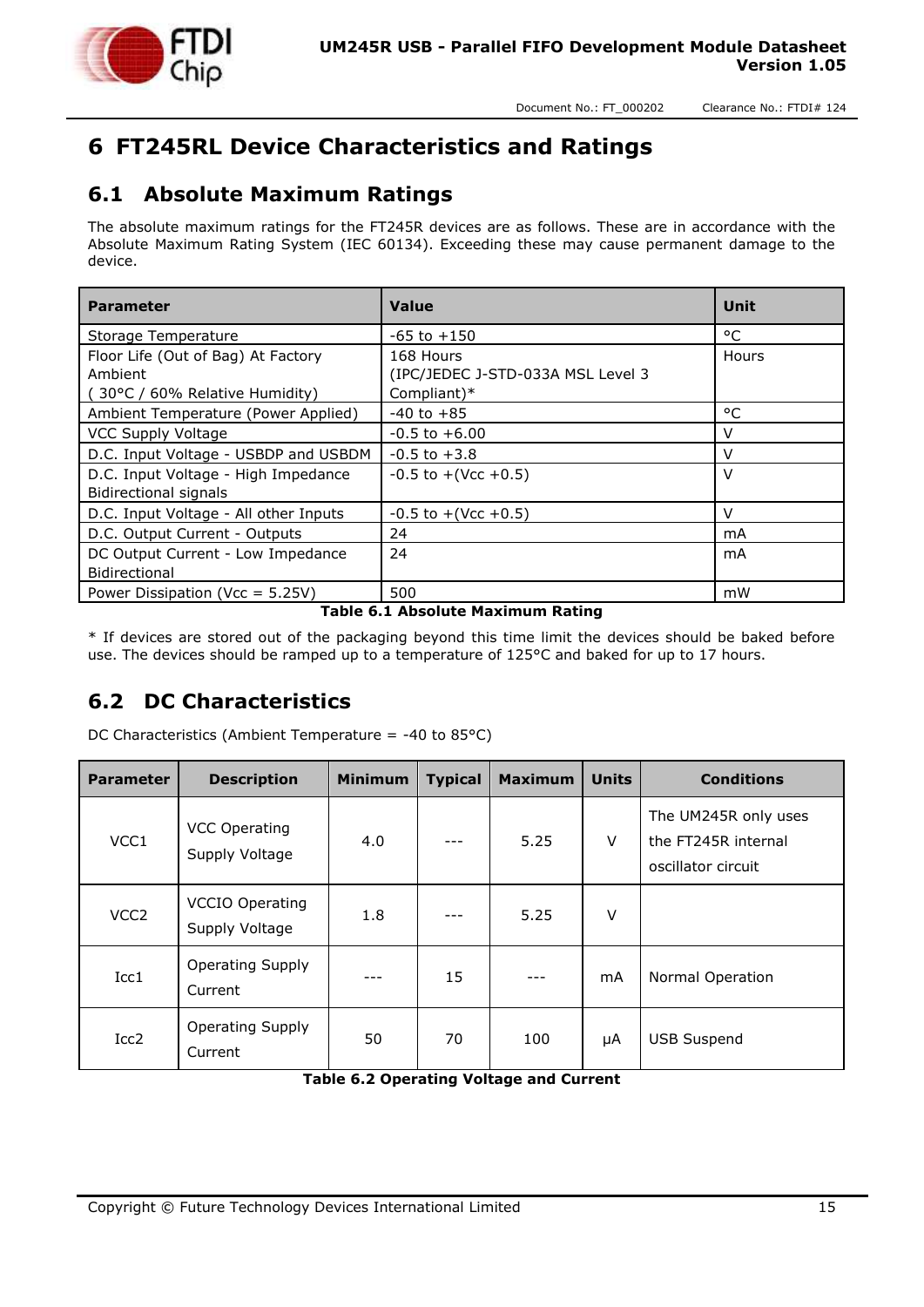

| <b>Parameter</b> | <b>Description</b>         | <b>Minimum</b> | <b>Typical</b> | <b>Maximum</b> | <b>Units</b> | <b>Conditions</b> |
|------------------|----------------------------|----------------|----------------|----------------|--------------|-------------------|
| Voh              | Output Voltage High        | 3.2            | 4.1            | 4.9            | v            | I source $= 2mA$  |
| Vol              | Output Voltage Low         | 0.3            | 0.4            | 0.6            |              | I sink $= 2mA$    |
| Vin              | Input Switching Threshold  | 1.3            | 1.6            | 1.9            |              | $***$             |
| <b>VHys</b>      | Input Switching Hysteresis | 50             | 55             | 60             | mV           | $***$             |

<span id="page-15-0"></span>**Table 6.3 FIFO Interface & Control Bus Pin Characteristics (VCCIO = 5.0V, Standard Drive Level)**

| <b>Parameter</b> | <b>Description</b>         | <b>Minimum</b> | <b>Typical</b> | <b>Maximum</b> | <b>Units</b> | <b>Conditions</b> |
|------------------|----------------------------|----------------|----------------|----------------|--------------|-------------------|
| Voh              | Output Voltage High        | 2.2            | 2.7            | 3.2            |              | I source $= 1$ mA |
| Vol              | Output Voltage Low         | 0.3            | 0.4            | 0.5            |              | I sink = $2mA$    |
| Vin              | Input Switching Threshold  | 1.0            | 1.2            | 1.5            |              | $***$             |
| VHys             | Input Switching Hysteresis | 20             | 25             | 30             | mV           | $***$             |

<span id="page-15-1"></span>**Table 6.4 FIFO Interface and Control Bus Pin Characteristics (VCCIO = 3.3V, Standard Drive Level)**

| <b>Parameter</b> | <b>Description</b>         | <b>Minimum</b> | <b>Typical</b> | <b>Maximum</b> | <b>Units</b> | <b>Conditions</b> |
|------------------|----------------------------|----------------|----------------|----------------|--------------|-------------------|
| Voh              | Output Voltage High        | 2.1            | 2.6            | 3.1            |              | I source $= 1$ mA |
| Vol              | Output Voltage Low         | 0.3            | 0.4            | 0.5            |              | I sink $= 2mA$    |
| Vin              | Input Switching Threshold  | 1.0            | 1.2            | 1.5            |              | $***$             |
| <b>VHys</b>      | Input Switching Hysteresis | 20             | 25             | 30             | mV           | $***$             |

<span id="page-15-2"></span>**Table 6.5 FIFO Interface and Control Bus Pin Characteristics (VCCIO = 2.8V, Standard Drive Level)**

| <b>Parameter</b> | <b>Description</b>         | <b>Minimum</b> | <b>Typical</b> | <b>Maximum</b> | <b>Units</b> | <b>Conditions</b> |
|------------------|----------------------------|----------------|----------------|----------------|--------------|-------------------|
| Voh              | Output Voltage High        | 3.2            | 4.1            | 4.9            | v            | I source $= 6mA$  |
| Vol              | Output Voltage Low         | 0.3            | 0.4            | 0.6            | v            | I sink = $6mA$    |
| Vin              | Input Switching Threshold  | 1.3            | 1.6            | 1.9            |              | $**$              |
| <b>VHys</b>      | Input Switching Hysteresis | 50             | 55             | 60             | mV           | $**$              |

<span id="page-15-3"></span>**Table 6.6 FIFO Interface and Control Bus Pin Characteristics (VCCIO = 5.0V, High Drive Level)**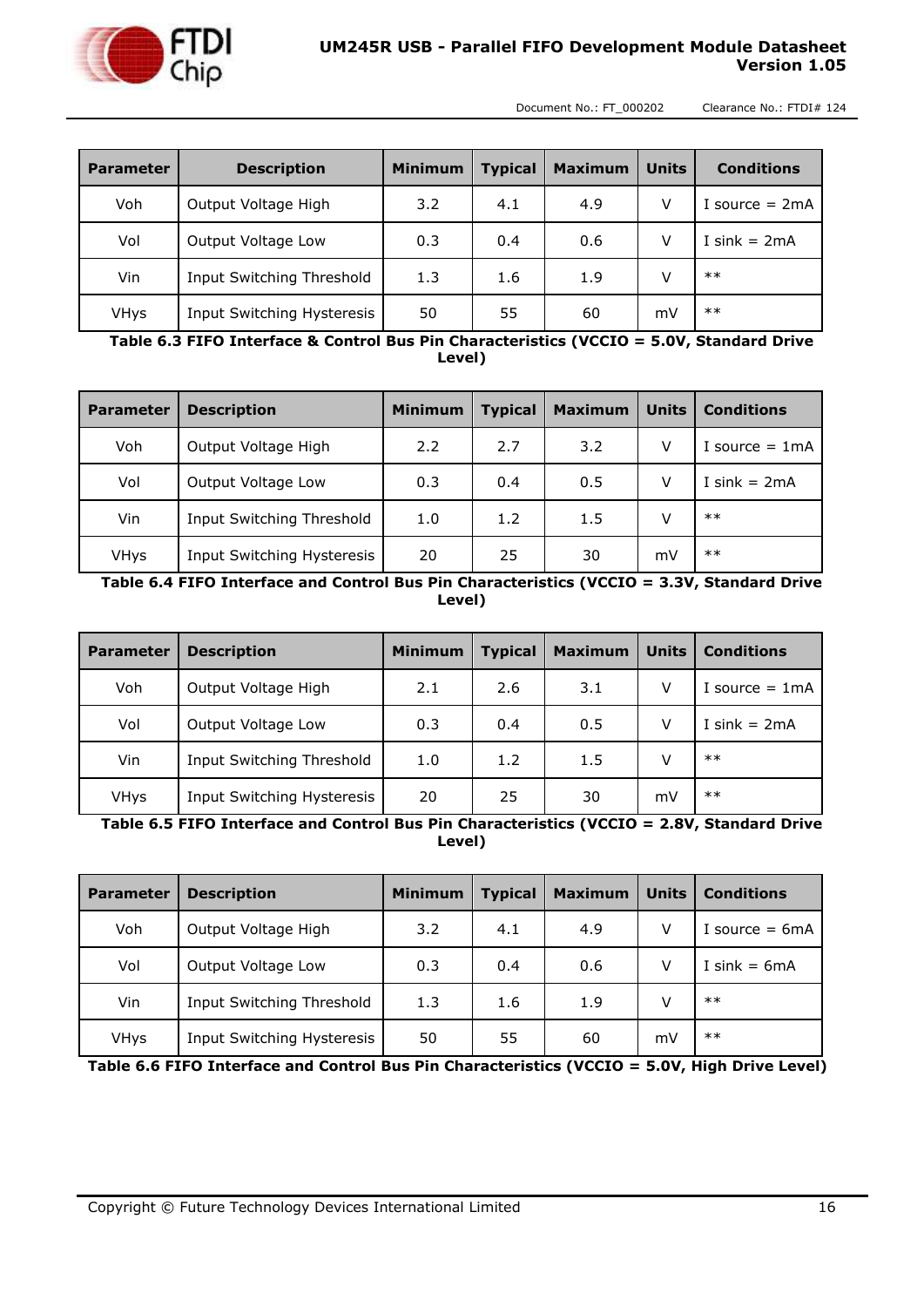

#### **UM245R USB - Parallel FIFO Development Module Datasheet Version 1.05**

Document No.: FT\_000202 Clearance No.: FTDI# 124

| <b>Parameter</b> | <b>Description</b>         | <b>Minimum</b> | <b>Typical</b> | <b>Maximum</b> | <b>Units</b> | <b>Conditions</b> |
|------------------|----------------------------|----------------|----------------|----------------|--------------|-------------------|
| Voh              | Output Voltage High        | 2.2            | 2.8            | 3.2            | V            | I source $=$ 3mA  |
| Vol              | Output Voltage Low         | 0.3            | 0.4            | 0.6            | v            | I sink = $8mA$    |
| Vin              | Input Switching Threshold  | 1.0            | 1.2            | 1.5            | v            | $**$              |
| <b>VHys</b>      | Input Switching Hysteresis | 20             | 25             | 30             | mV           | $**$              |

<span id="page-16-0"></span>**Table 6.7 FIFO Interface and Control Bus Pin Characteristics (VCCIO = 3.3V, High Drive Level)**

| <b>Parameter</b> | <b>Description</b>         | <b>Minimum</b> | <b>Typical</b> | <b>Maximum</b> | <b>Units</b> | <b>Conditions</b> |
|------------------|----------------------------|----------------|----------------|----------------|--------------|-------------------|
| Voh              | Output Voltage High        | 2.1            | 2.8            | 3.2            |              | I source $= 3mA$  |
| Vol              | Output Voltage Low         | 0.3            | 0.4            | 0.6            |              | I sink $= 8mA$    |
| Vin              | Input Switching Threshold  | 1.0            | 1.2            | 1.5            |              | $**$              |
| <b>VHys</b>      | Input Switching Hysteresis | 20             | 25             | 30             | mV           | $**$              |

<span id="page-16-1"></span>**Table 6.8 FIFO Interface and Control Bus Pin Characteristics (VCCIO = 2.8V, High Drive Level)** \*\* Inputs have an internal 200kΩ pull-up resistor to VCCIO

| <b>Parameter</b> | <b>Description</b>         | Minimum | <b>Typical</b> | Maximum | <b>Units</b> | Conditions |
|------------------|----------------------------|---------|----------------|---------|--------------|------------|
| Vin              | Input Switching Threshold  | 1.3     | 1.6            | 1.9     |              |            |
| VHys             | Input Switching Hysteresis | 50      | 55             | 60      | mV           |            |

**Table 6.9 RESET# and TEST Pin Characteristics**

<span id="page-16-2"></span>

| <b>Parameter</b> | <b>Description</b>                | <b>Minimum</b> | <b>Typical</b> | <b>Maximum</b> | <b>Units</b> | <b>Conditions</b>                                                        |
|------------------|-----------------------------------|----------------|----------------|----------------|--------------|--------------------------------------------------------------------------|
| <b>UVoh</b>      | I/O Pins Static<br>Output (High)  | 2.8            |                | 3.6            | V            | $RI = 1.5k\Omega$ to 3V30ut<br>$(D+) RI = 15 K\Omega$ to<br>$GND$ $(D-)$ |
| UVol             | I/O Pins Static<br>Output (Low)   | $\mathbf 0$    |                | 0.3            | $\vee$       | $RI = 1.5k\Omega$ to 3V30ut<br>$(D+) RI = 15k\Omega$ to<br>$GND$ $(D-)$  |
| <b>UVse</b>      | Single Ended Rx<br>Threshold      | 0.8            |                | 2.0            | $\vee$       |                                                                          |
| <b>UCom</b>      | Differential Common<br>Mode       | 0.8            |                | 2.5            | $\vee$       |                                                                          |
| <b>UVDif</b>     | Differential Input<br>Sensitivity | 0.2            |                |                | $\vee$       |                                                                          |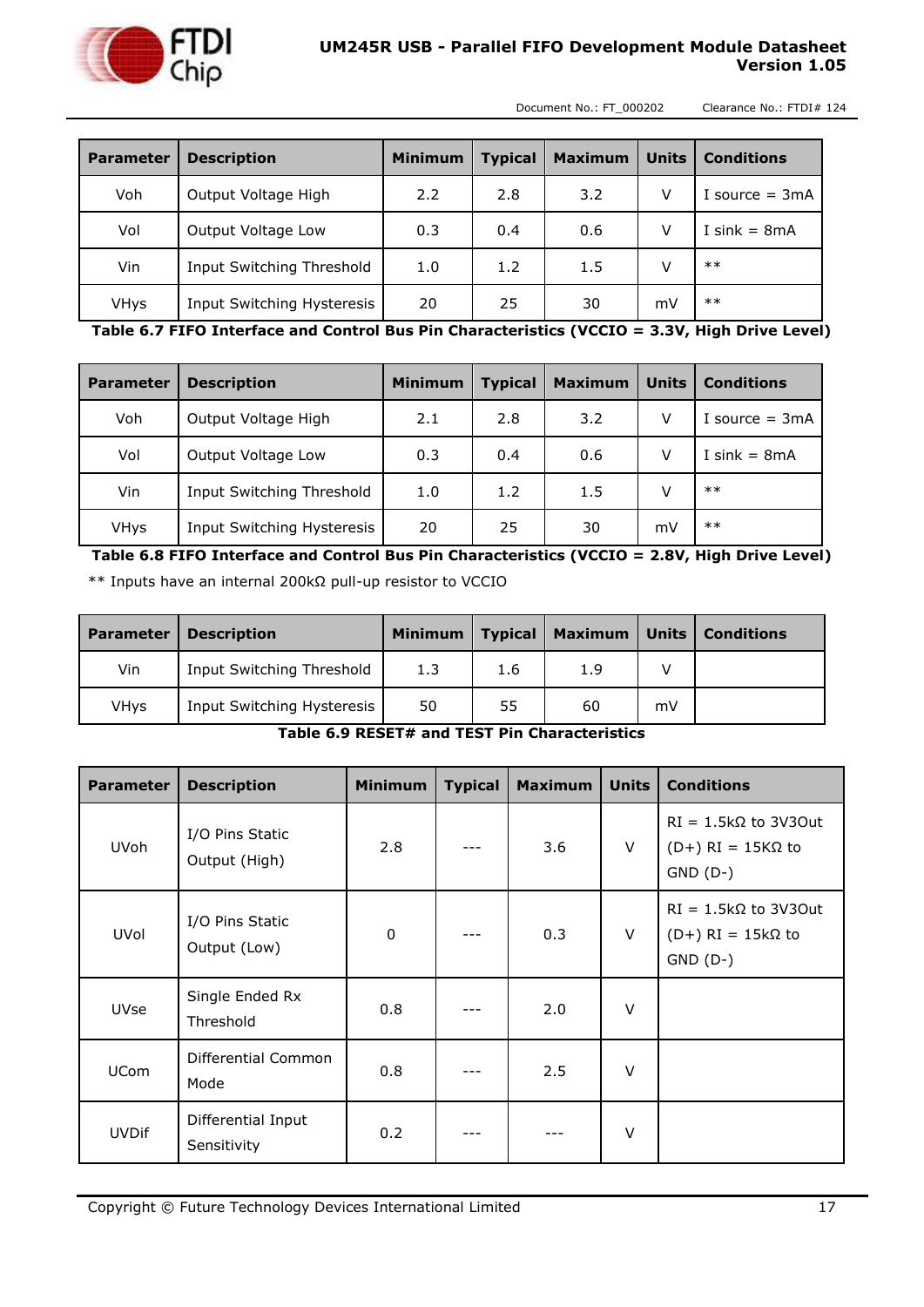

#### **UM245R USB - Parallel FIFO Development Module Datasheet Version 1.05**

Document No.: FT\_000202 Clearance No.: FTDI# 124

| <b>Parameter</b> | <b>Description</b>         | <b>Minimum</b> | <b>Typical</b> |    |      | Maximum   Units   Conditions |
|------------------|----------------------------|----------------|----------------|----|------|------------------------------|
| <b>UDrvZ</b>     | Driver Output<br>Impedance | 26             | 29             | 44 | Ohms | $***$                        |

#### **Table 6.10 USB I/O Pin (USBDP, USBDM) Characteristics**

<span id="page-17-2"></span>\*\*\* Driver Output Impedance includes the internal USB series resistors on USBDP and USBDM pins

#### <span id="page-17-0"></span>**6.3 EEPROM Reliability Characteristics**

The internal 1024 bit EEPROM has the following reliability characteristics:

| <b>Parameter</b>      | <b>Value</b> | Unit   |
|-----------------------|--------------|--------|
| Data Retention        | 15           | Years  |
| Write Cycle<br>Read / | 100,000      | Cycles |

**Table 6.11 EEPROM Characteristics**

#### <span id="page-17-3"></span><span id="page-17-1"></span>**6.4 Internal Clock Characteristics**

The internal Clock Oscillator has the following characteristics:

| <b>Parameter</b>       |                | <b>Unit</b>    |                |            |  |
|------------------------|----------------|----------------|----------------|------------|--|
|                        | <b>Minimum</b> | <b>Typical</b> | <b>Maximum</b> |            |  |
| Frequency of Operation | 11.98          | 12.00          | 12.02          | <b>MHz</b> |  |
| Clock Period           | 83.19          | 83.33          | 83.47          | ns         |  |
| Duty Cycle             | 45             | 50             | 55             | $\%$       |  |

#### **Table 6.12 Internal Clock Characteristics**

<span id="page-17-4"></span>**Note:** Use of the internal clock requires VCC to be in the range of 4.0V to 5.25V.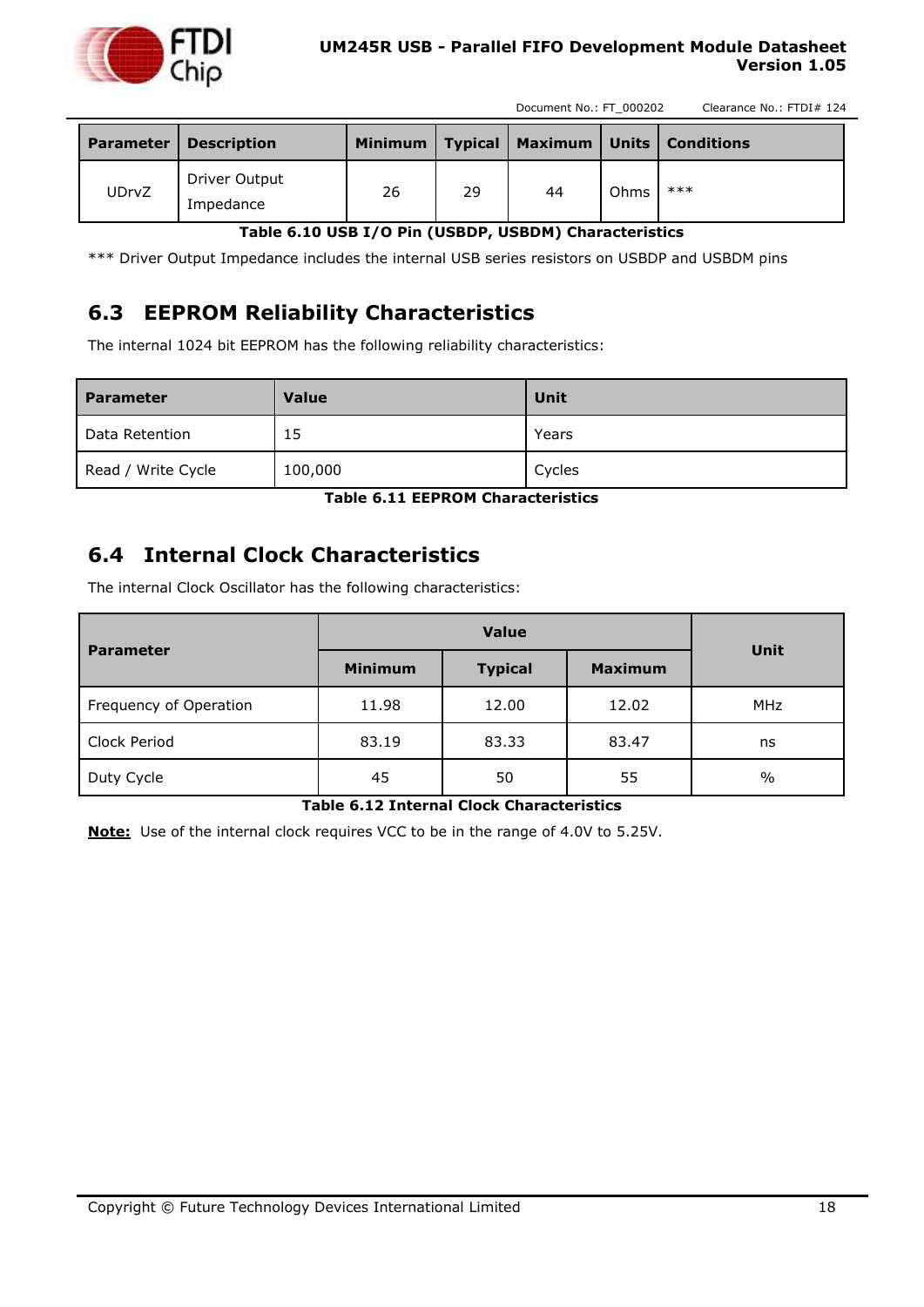

### <span id="page-18-0"></span>**7 Module Configurations**

#### <span id="page-18-1"></span>**7.1 BUS Powered Configuration**



**Figure 7.1 Bus Powered Configuration**

<span id="page-18-2"></span>Figure 7.1 illustrates the UM245R in a typical USB bus powered design configuration. This can easily be done by fitting the jumper link on J2, as shown above. The UM245R is supplied in this configuration by default. A USB Bus Powered device gets its power from the USB bus. Basic rules for USB Bus power devices are as follows:

- i) On plug-in to USB, the device must draw no more than 100mA.
- ii) On USB Suspend the device must draw no more than 500μA (2.5mA if remote wake-up is enabled).
- iii) A Bus Powered High Power USB Device (one that draws more than 100mA) should use the PWREN# pin to keep the current below 100mA on plug-in and 500μA/2.5mA on USB suspend.
- iv) A device that consumes more than 100mA cannot be plugged into a USB Bus Powered Hub.
- v) No device can draw more that 500mA from the USB Bus.

Interfacing the UM245R module to a microcontroller (MCU), or other logic for a bus powered design would be done in exactly the same way as for a self-powered design (see [Section 7.2\)](#page-19-0), except that the MCU would take its power supply from the USB bus (either the 5V on the USB pin, or the 3.3V on the 3V3 pin).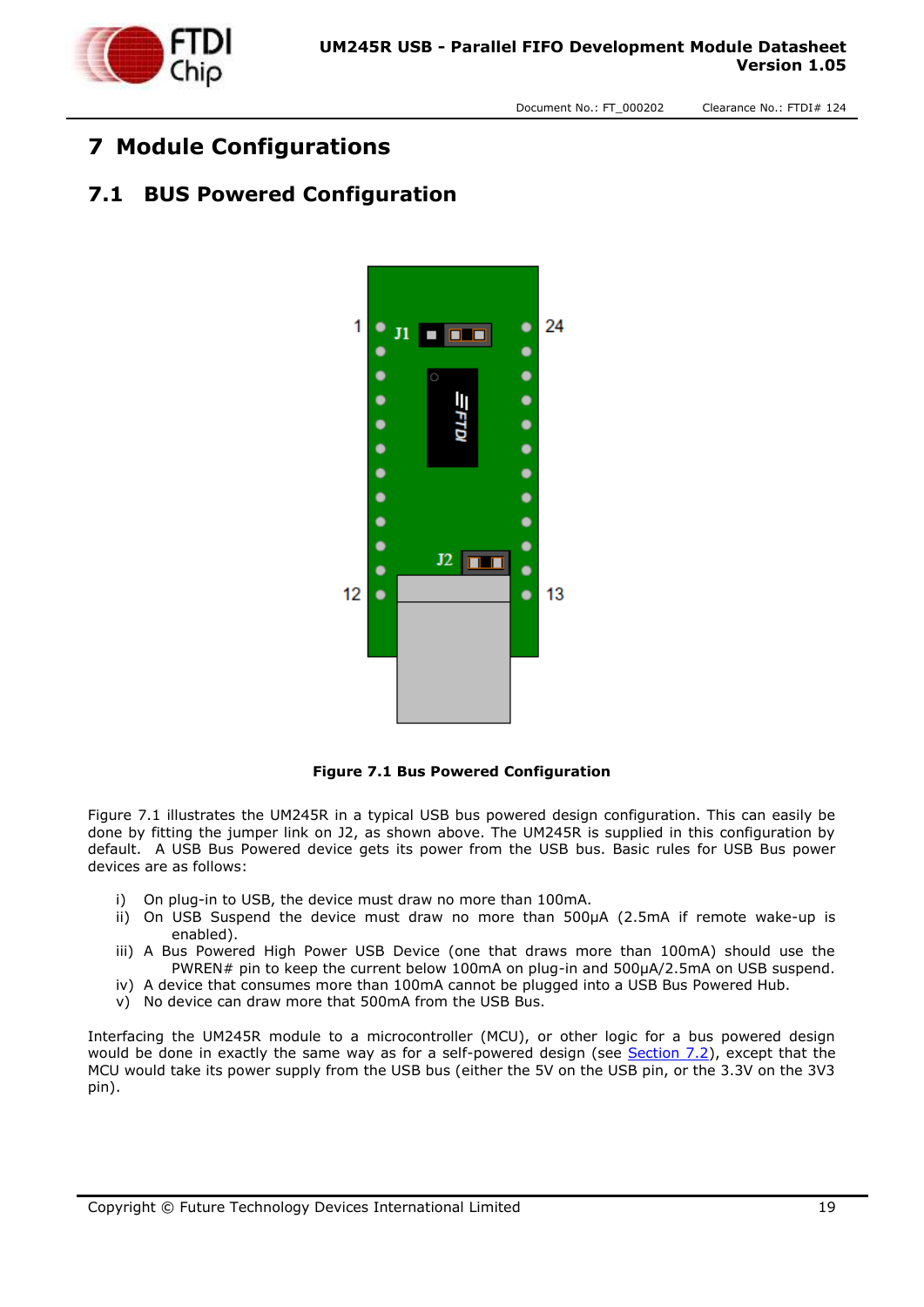

# <span id="page-19-0"></span>**7.2 Self Powered Configuration**



**Figure 7.2 Self-Powered Configuration**

<span id="page-19-1"></span>Figure 7.2 illustrates the UM245R in a typical USB self-powered configuration. In this case the link on jumper J2 is removed, and an external supply is connected to the module VCC pins. Figure 7.2 illustrate a design which has a 4.0V - 5V supply.

A USB Self-Powered device gets its power from its own power supply and does not draw current from the USB bus. The basic rules for USB Self-power devices are as follows:

- A Self-Powered device must not force current down the USB bus when the USB Host or Hub Controller is powered down.
- ii) A Self-Powered Device can use as much current as it likes during normal operation and USB suspend as it has its own power supply.
- iii) A Self-Powered Device can be used with any USB Host and both Bus and Self-Powered USB Hubs

The power descriptor in the internal EEPROM should be programmed to a value of zero (self-powered).

In order to meet requirement (i) the USB Bus Power is used to control the RESET# Pin of the FT245R device. When the USB Host or Hub is powered up the internal 1.5kΩ resistor on USBDP is pulled up to 3.3V, thus identifying the device as a full speed device to USB. When the USB Host or Hub power is off, RESET# will go low and the device will be held in reset. As RESET# is low, the internal 1.5kΩ resistor will not be pulled up to 3.3V, so no current will be forced down USBDP via the 1.5kΩ pull-up resistor when the host or hub is powered down. To do this pin 14 (USB) is connected to PU2 and PU1 is connected to RST#. Failure to do this may cause some USB host or hub controllers to power up erratically.

**Note:** When the FT245R is in reset, the FIFO interface and control pins all go tri-state. These pins have internal 200kΩ pull-up resistors to VCCIO, so they will gently pull high unless driven by some external logic.

Figure 7.2 also illustrates interfacing the UM245R and a Microcontroller (MCU) FIFO interface. This example uses two MCU I/O ports: one port (8 bits) to transfer data and the other port (4 or 5 bits) to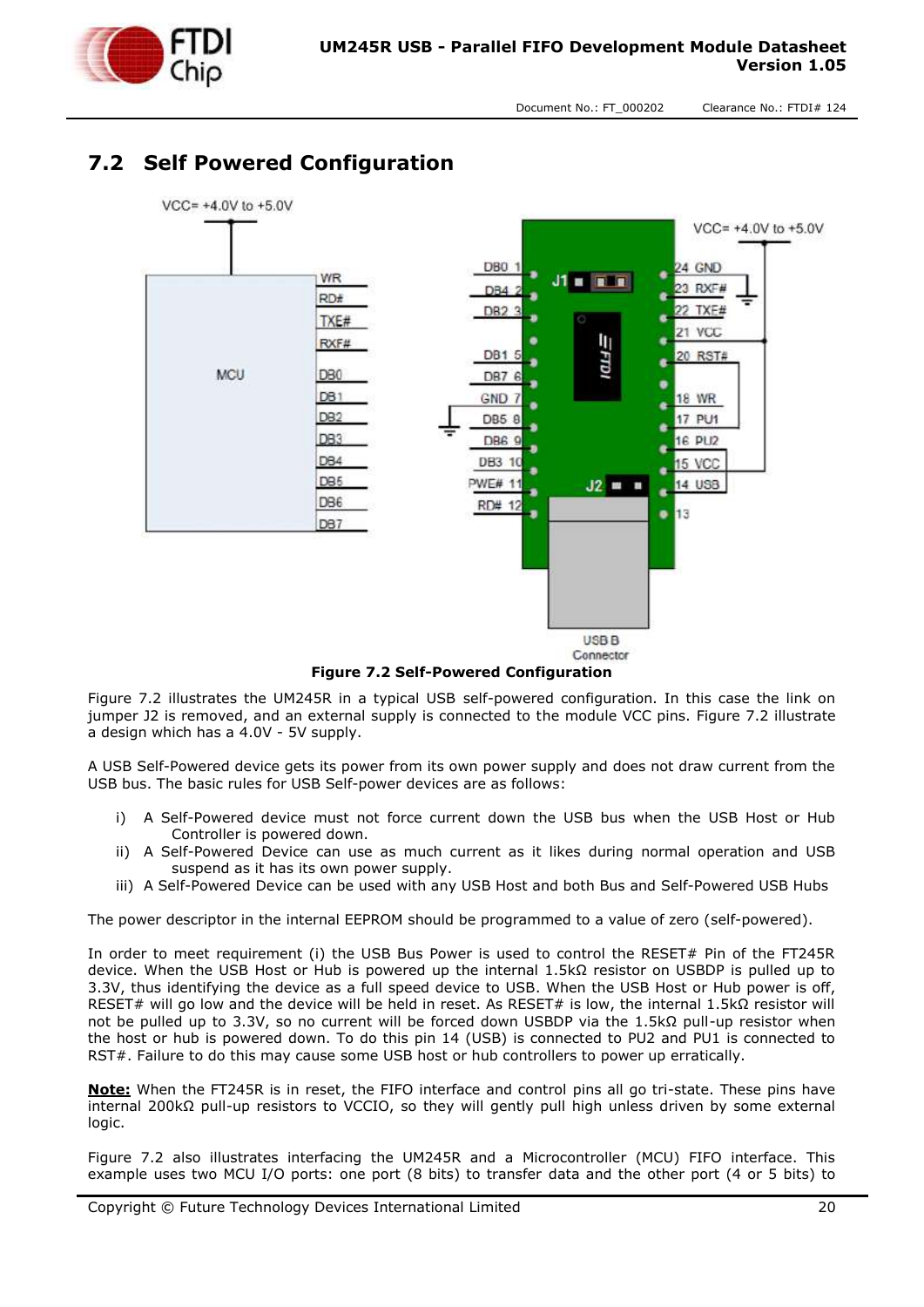

monitor the TXE# and RXF# status bits and generate the RD# and WR strobes to the FT245R, as required. Using PWE# for this function is optional.

If the Remote Wakeup option is enabled in the internal EEPROM, during USB suspend mode RXF# becomes an input which can be used to wake up the USB host controller by strobing the pin low.

#### <span id="page-20-0"></span>**7.3 USB Bus Powered with Power Switching Configuration**



**Figure 7.3 Bus Powered with Power Switching Configuration**

<span id="page-20-1"></span>USB Bus powered circuits need to be able to power down in USB suspend mode in order to meet the <= 500μA (2.5mA with remote wake-up enabled) total USB suspend current requirement, including external logic. Some external logic can power itself down into a low current state by monitoring the PWREN# signal. For external logic that cannot power itself down in this way, the FT245R provides a simple but effective way of turning off power to external circuitry during USB suspend.

Figure 7.3 shows how to use a discrete P-Channel Logic Level MOSFET to control the power to external logic circuits. A suitable device would be an International Rectifier [\(www.irf.com\)](http://www.irf.com/) IRLML6402, or equivalent. It is recommended that a "soft start" circuit consisting of a 1kΩ series resistor and a 0.1μF capacitor are used to limit the current surge when the MOSFET turns on. Without the soft start circuit there is a danger that the transient power surge of the MOSFET turning on will reset the FT245R, or the USB host / hub controller. The values used here allow attached circuitry to power up with a slew rate of  $\sim$ 12.5V per millisecond, in other words the output voltage will transition from GND to 5V in approximately 400 microseconds.

Alternatively, a dedicated power switch I.C. with inbuilt "soft-start" can be used instead of a MOSFET. A suitable power switch I.C. for such an application would be a Micrel [\(www.micrel.com\)](http://www.micrel.com/) MIC2025-2BM or equivalent.

Please note the following points in connection with power controlled designs:

- i) The logic to be controlled must have its own reset circuitry so that it will automatically reset itself when power is re-applied on coming out of suspend.
- ii) Set the Pull-down on Suspend option in the internal EEPROM.
- iii) The PWE# pin should be used to switch the power to the external circuitry.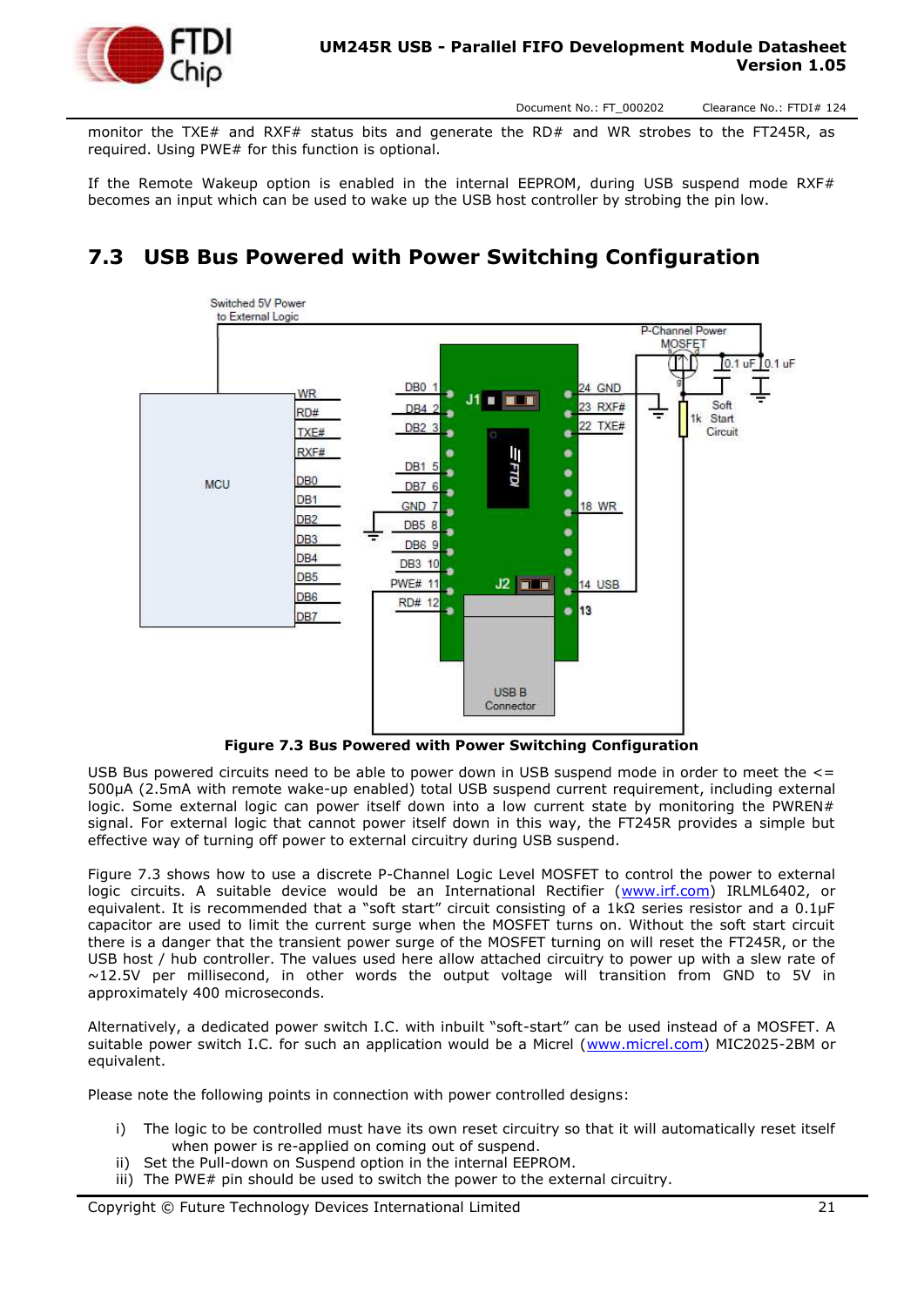

#### **UM245R USB - Parallel FIFO Development Module Datasheet Version 1.05**

Document No.: FT\_000202 Clearance No.: FTDI# 124

- iv) For USB high-power bus powered device (one that consumes greater than 100mA, and up to 500mA of current from the USB bus), the power consumption of the device should be set in the max power field in the internal EEPROM. A high-power bus powered device must use this descriptor in the internal EEPROM to inform the system of its power requirements.
- v) For 3.3V power controlled circuits the VCCIO pin must not be powered down with the external circuitry (the PWREN# signal gets its supply from VCCIO). Either connect the power switch between the output of the 3.3V regulator and the external 3.3V logic or power VCCIO from the 3V3OUT pin of the FT245R.

#### <span id="page-21-0"></span>**7.4 Bus Powered with 3.3V Logic Drive / IO Supply Voltage**



**Figure 7.4 USB Bus Powered 3.3V Logic Drive**

<span id="page-21-1"></span>Figure 7.4 shows a configuration where a jumper switch is used to allow the FT245R to be interfaced with a 3.3V or 5V logic devices. The FT245R's VCCIO pin is either supplied with 5V from the USB bus (connect together pins 2 and 3 on J1), or with 3.3V from the FT245R's 3V3OUT pin (connect together pins 1 and 2 on J1 as shown). The supply to UM245R's 3V3 pin can also be used to supply up to 50mA to external logic.

Please note the following in relation to bus powered designs of this type:

- i) The PWREN# signal should be used to power down external logic during USB suspend mode, in order to comply with the limit of 500μA (2.5mA with remote wake-up enabled). If this is not possible, use the configuration shown in [Section 7.3](#page-20-0)
- ii) The maximum current source from USB Bus during normal operation should not exceed 100mA; otherwise a bus powered design with power switching [\(Section 7.3\)](#page-20-0) should be used.

Another possible configuration would be to use a discrete LDO which is supplied by the 5V on the USB bus to supply 2.8V - 1.8V to the VIO pin and to the external logic. VCC would be supplied with the 5V from the USB bus. With VIO connected to the output of the low dropout regulator would, in turn, will cause the FT245R I/O pins to drive out at 2.8V - 1.8V logic levels.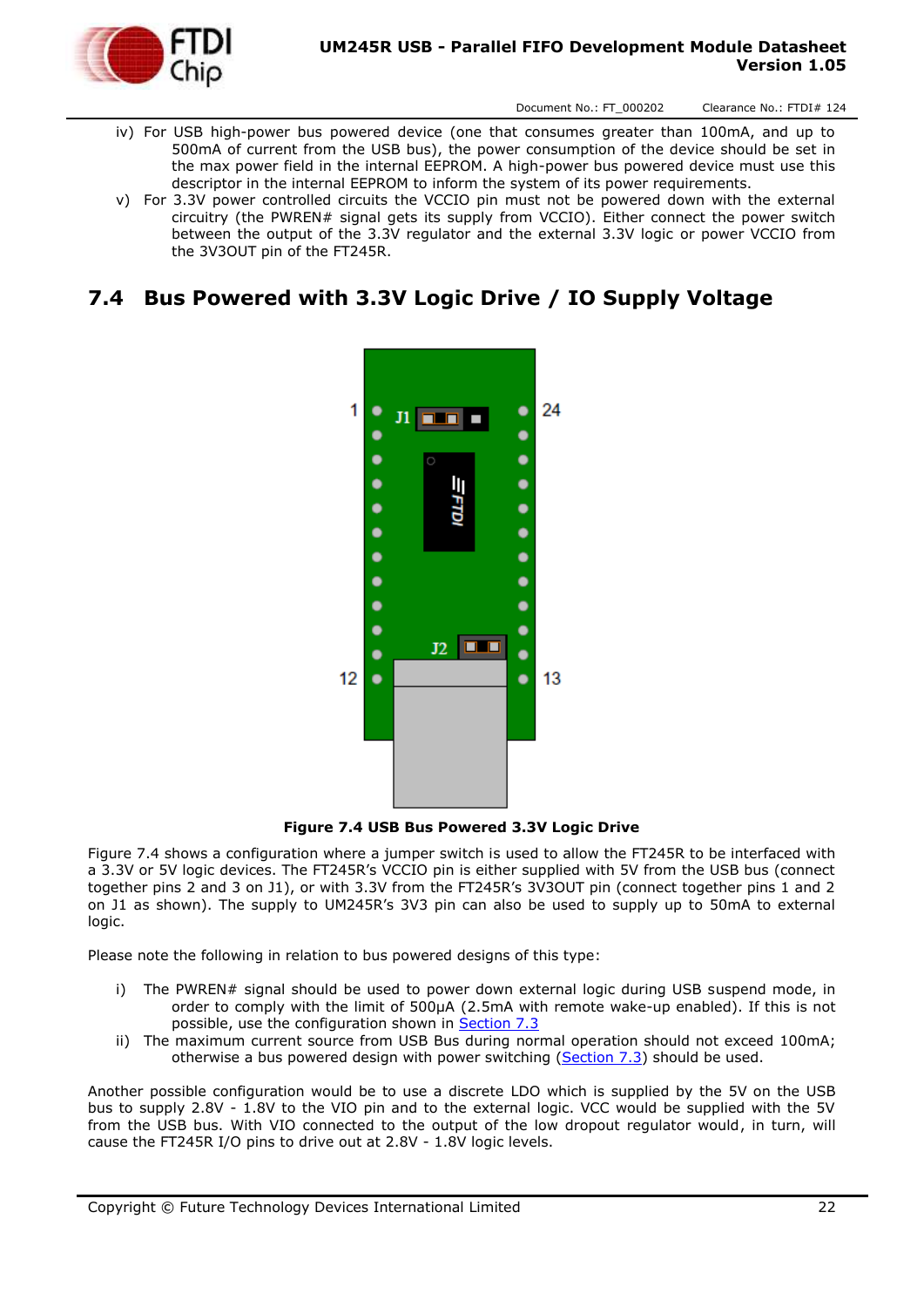

For USB bus powered circuits some considerations have to be taken into account when selecting the regulator:

- iii) The regulator must be capable of sustaining its output voltage with an input voltage as low as 4.35V. A Low Drop Out (LDO) regulator must be selected.
- iv) The quiescent current of the regulator must be low in order to meet the USB suspend total current requirement of <= 500μA/2.5mA during USB suspend.

An example of a regulator family that meets these requirements is the MicroChip MCP17xx Series of devices [\(www.microchip.com\)](http://www.microchip.com/). These devices can supply up to 250mA current and have a quiescent current of under 1μA.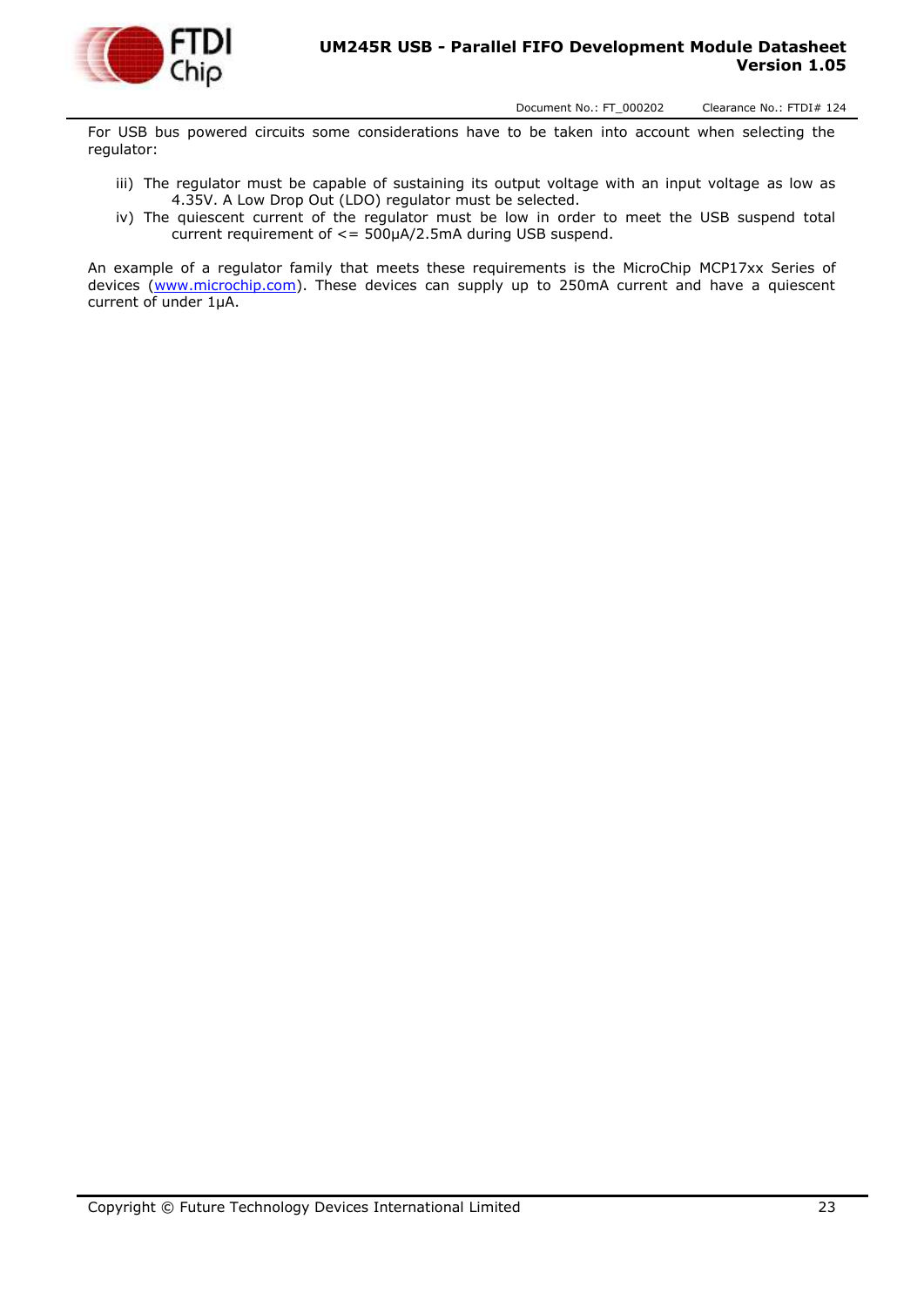

# <span id="page-23-0"></span>**8 UM245R Module Circuit Schematic**

<span id="page-23-1"></span>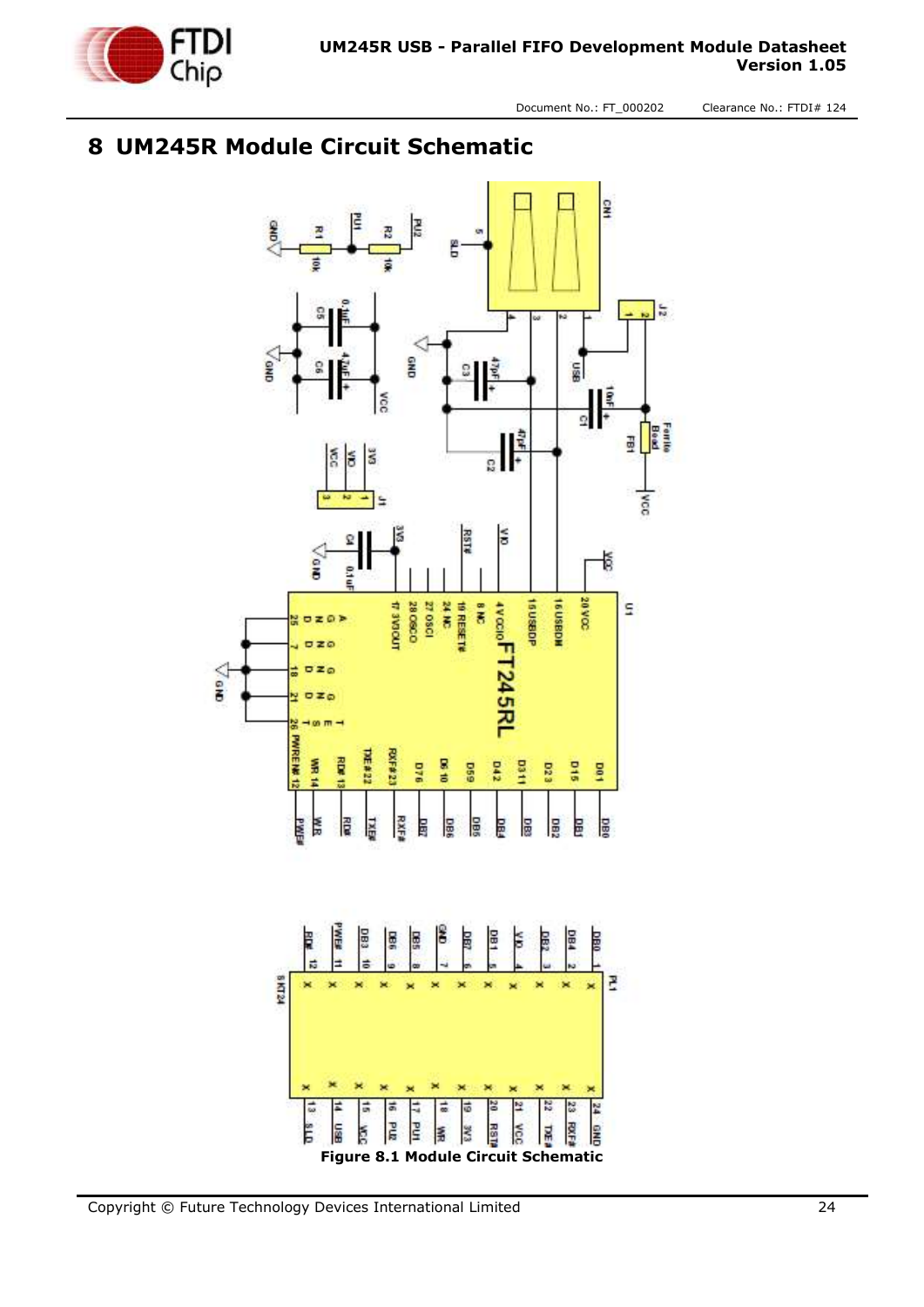

# <span id="page-24-0"></span>**9 Internal EEPROM Configuration**

Following a power-on reset or a USB reset the FT245R will scan its internal EEPROM and read the USB configuration descriptors stored there. The default values programmed into the internal EEPROM in the FT245RL used on the UM245R are shown in Table 9.1.

| <b>Parameter</b>                            | <b>Value</b>                      | <b>Notes</b>                                                                                                                       |
|---------------------------------------------|-----------------------------------|------------------------------------------------------------------------------------------------------------------------------------|
| USB Vendor ID (VID)                         | 0403h                             | FTDI default VID (hex)                                                                                                             |
| USB Product UD (PID)                        | 6001h                             | FTDI default PID (hex)                                                                                                             |
| Serial Number<br>Enabled?                   | Yes                               |                                                                                                                                    |
| Serial Number                               | See Note                          | A unique serial number is generated and programmed into the<br>EEPROM during final test of the UM245R module.                      |
| Pull down I/O Pins in<br><b>USB Suspend</b> | <b>Disabled</b>                   | Enabling this option will make the device pull down on the<br>FIFO interface lines when the power is shut off (PWREN# is<br>high). |
| Manufacturer Name                           | <b>FTDI</b>                       |                                                                                                                                    |
| Manufacturer ID                             | FT.                               | Serial number prefix                                                                                                               |
| Product Description                         | UM245R USB<br>$\leftarrow$ Serial |                                                                                                                                    |
| Max Bus Power<br>Current                    | 100mA                             |                                                                                                                                    |
| Power Source                                | <b>Bus Powered</b>                |                                                                                                                                    |
| Device Type                                 | <b>FT245R</b>                     |                                                                                                                                    |
|                                             |                                   | Returns USB 2.0 device description to the host.                                                                                    |
| <b>USB Version</b>                          | 0200                              | Note: The device is a USB 2.0 Full Speed device (12Mb/s) as<br>opposed to a USB 2.0 High Speed device (480Mb/s).                   |
| Remote Wake Up                              | Enabled                           | Taking RI# low will wake up the USB host controller from<br>suspend.                                                               |
| High Current I/Os                           | Disabled                          | Enables the high drive level on the FIFO data bus and control<br>I/O pins.                                                         |
| Load VCP Driver                             | Enabled                           | Makes the device load the VCP driver interface for the device.<br>Table 0.1 Default Internal EEDDOM Configuration                  |

**Table 9.1 Default Internal EEPROM Configuration**

<span id="page-24-1"></span>The internal EEPROM in the FT245R can be programmed over USB using the utility program [FT\\_PROG.](http://www.ftdichip.com/Support/Utilities.htm#FT_PROG) [FT\\_PROG](http://www.ftdichip.com/Support/Utilities.htm#FT_PROG) can be downloaded from the [www.ftdichip.com.](http://www.ftdichip.com/) Users who do not have their own USB vendor ID but who would like to use a unique Product ID in their design can apply to FTDI for a free block of unique PIDs. Contact **FTDI Support** (sales1@ftdichip.com) for this service.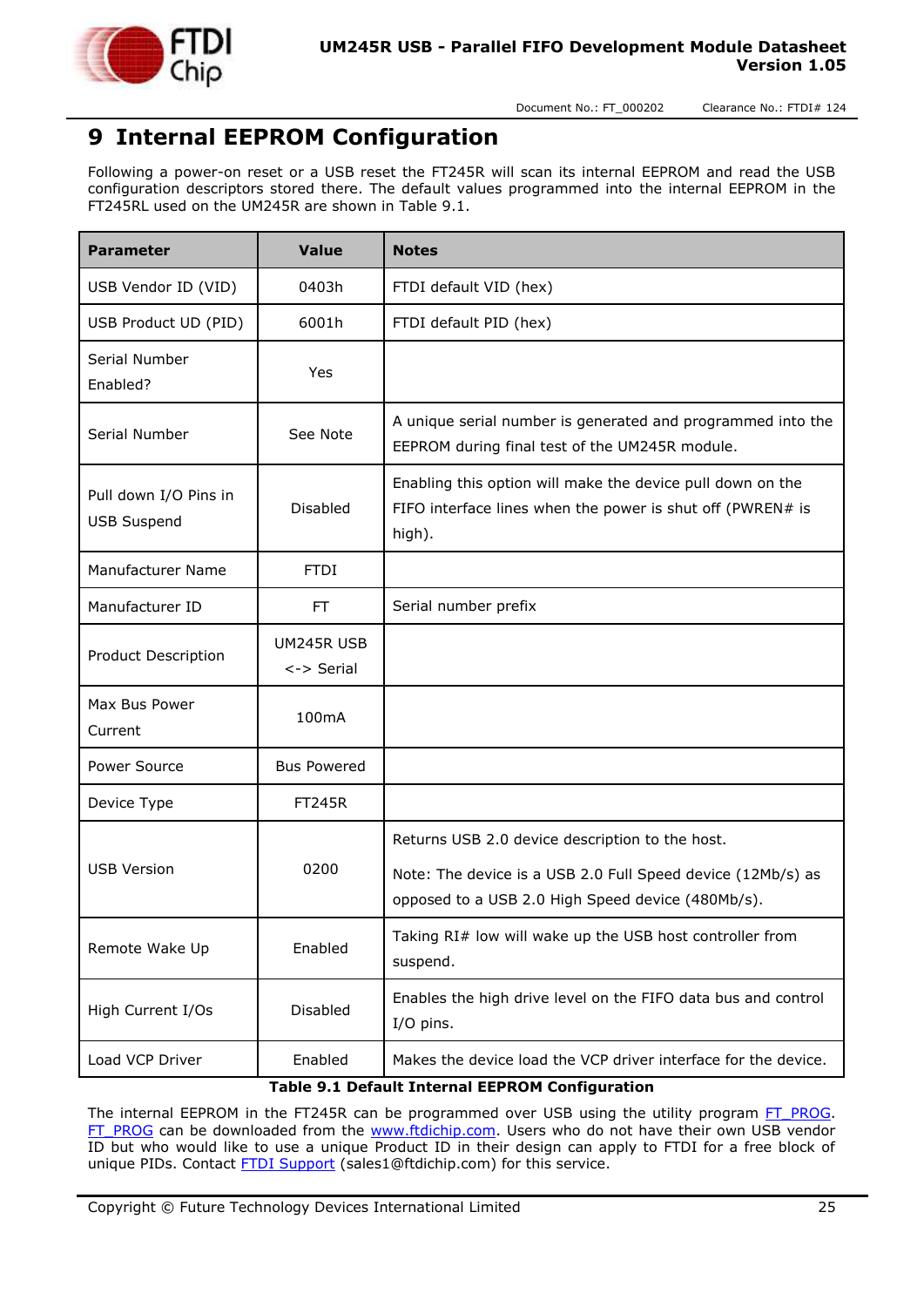

# <span id="page-25-0"></span>**10 Contact Information**

Future Technology Devices International Limited Unit 1, 2 Seaward Place, Centurion Business Park Glasgow G41 1HH United Kingdom Tel: +44 (0) 141 429 2777 Fax: +44 (0) 141 429 2758

E-mail (Sales) [sales1@ftdichip.com](mailto:sales1@ftdichip.com) E-mail (Sales) [us.sales@ftdichip.com](mailto:us.sales@ftdichip.com) E-mail (Support) [support1@ftdichip.com](mailto:support1@ftdichip.com) E-mail (Support) [us.support@ftdichip.com](mailto:us.support@ftdichip.com) E-mail (General Enquiries) [admin1@ftdichip.com](mailto:admin1@ftdichip.com) E-mail (General Enquiries) [us.admin@ftdichip.com](mailto:us.admin@ftdichip.com)

Future Technology Devices International Limited (Taiwan) 2F, No. 516, Sec. 1, NeiHu Road Taipei 114 Taiwan , R.O.C. Tel: +886 (0) 2 8797 1330 Fax: +886 (0) 2 8791 3576

E-mail (Sales) [tw.sales1@ftdichip.com](mailto:tw.sales1@ftdichip.com) E-mail (Sales) [cn.sales@ftdichip.com](mailto:cn.sales@ftdichip.com)<br>E-mail (Support) tw.support1@ftdichip.com E-mail (Support) cn.support@ftdichip.co

E-mail (Support) [tw.support1@ftdichip.com](mailto:tw.support1@ftdichip.com) E-mail (Support) [cn.support@ftdichip.com](mailto:cn.support@ftdichip.com)<br>E-mail (General Enguiries) tw.admin1@ftdichip.com E-mail (General Enguiries) cn.admin@ftdichip.com E-mail (General Enquiries) [tw.admin1@ftdichip.com](mailto:tw.admin1@ftdichip.com) E-mail (General Enquiries) [cn.admin@ftdichip.com](mailto:cn.admin@ftdichip.com)

#### **Head Office – Glasgow, UK Branch Office – Tigard, Oregon, USA**

Future Technology Devices International Limited (USA) 7130 SW Fir Loop Tigard, OR 97223-8160 USA Tel: +1 (503) 547 0988 Fax: +1 (503) 547 0987

#### **Branch Office – Taipei, Taiwan Branch Office – Shanghai, China**

Future Technology Devices International Limited (China) Room 1103, No. 666 West Huaihai Road, Shanghai, 200052 China Tel: +86 21 62351596 Fax: +86 21 62351595

#### **Web Site**

[http://ftdichip.com](http://ftdichip.com/)

#### **Distributor and Sales Representatives**

Please visit the Sales Network page of the [FTDI Web site](http://ftdichip.com/FTSalesNetwork.htm) for the contact details of our distributor(s) and sales representative(s) in your country.

System and equipment manufacturers and designers are responsible to ensure that their systems, and any Future Technology Devices International Ltd (FTDI) devices incorporated in their systems, meet all applicable safety, regulatory and system-level performance requirements. All application-related information in this document (including application descriptions, suggested FTDI devices and other materials) is provided for reference only. While FTDI has taken care to assure it is accurate, this information is subject to customer confirmation, and FTDI disclaims all liability for system designs and for any applications assistance provided by FTDI. Use of FTDI devices in life support and/or safety applications is entirely at the user's risk, and the user agrees to defend, indemnify and hold harmless FTDI from any and all damages, claims, suits or expense resulting from such use. This document is subject to change without notice. No freedom to use patents or other intellectual property rights is implied by the publication of this document. Neither the whole nor any part of the information contained in, or the product described in this document, may be adapted or reproduced in any material or electronic form without the prior written consent of the copyright holder. Future Technology Devices International Ltd, Unit 1, 2 Seaward Place, Centurion Business Park, Glasgow G41 1HH, United Kingdom. Scotland Registered Company Number: SC136640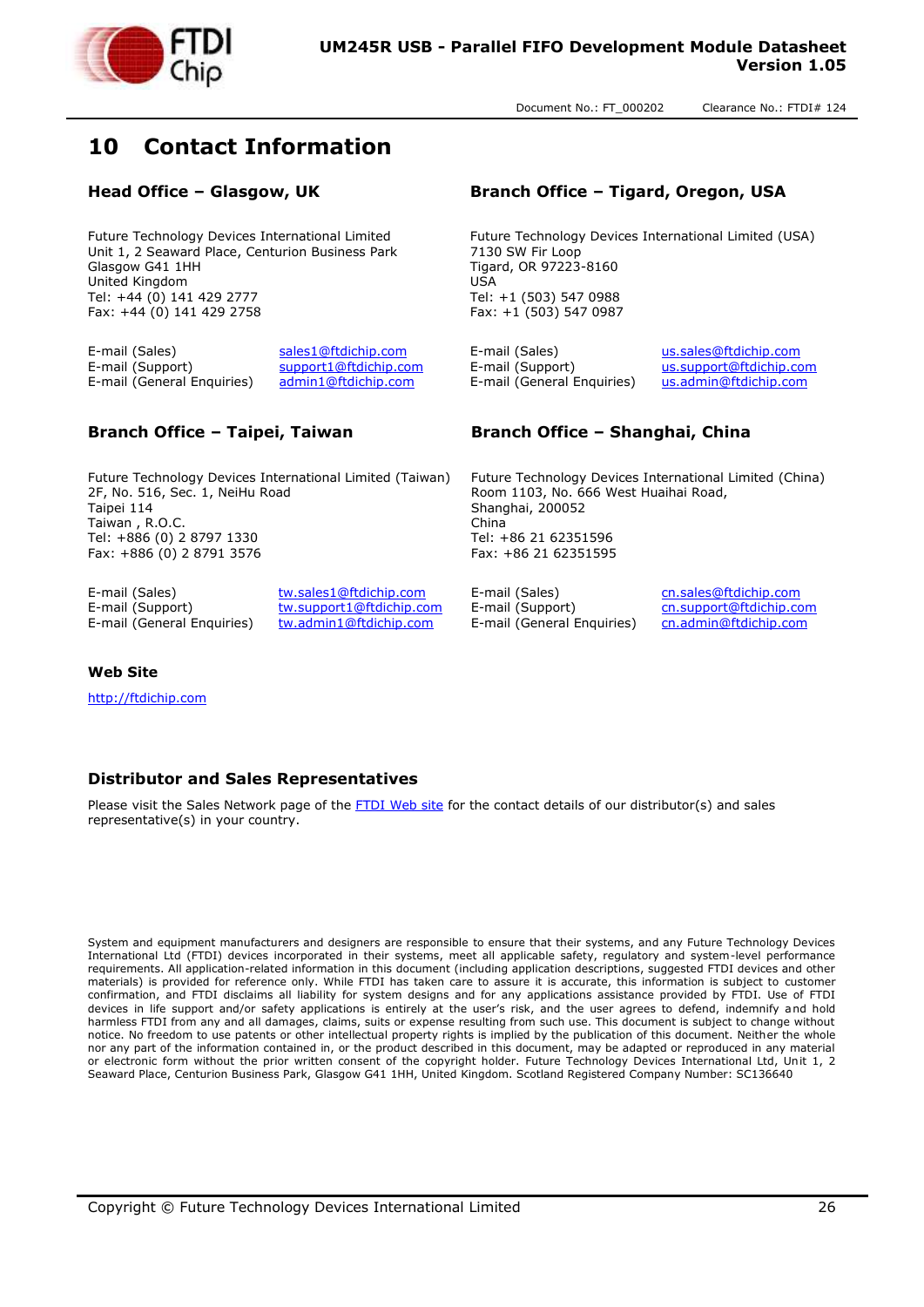

### <span id="page-26-0"></span>**Appendix A – References**

#### <span id="page-26-1"></span>**Document References**

[AN232R-01 Bit Bang Modes for the FT232R and FT245R](http://www.ftdichip.com/Documents/AppNotes/AN232R-01_FT232RBitBangModes.pdf)

[www.irf.com](http://www.irf.com/)

[www.micrel.com](http://www.micrel.com/)

[www.microchip.com](http://www.microchip.com/)

[FT\\_PROG](http://www.ftdichip.com/Support/Utilities.htm#FT_PROG)

#### <span id="page-26-2"></span>**Acronyms and Abbreviations**

| <b>Terms</b> | <b>Description</b>                                         |
|--------------|------------------------------------------------------------|
| <b>CMOS</b>  | <b>CMOS Complementary Metal-Oxide Semiconductor</b>        |
| EHCI         | <b>EHCI Enhanced Host Controller Interface</b>             |
| EEPROM       | EEPROM Electrically Erasable Programmable Read Only Memory |
| <b>FPGA</b>  | FPGA Field Programmable Gate Array                         |
| <b>LDO</b>   | LDO Low Drop Out regulator                                 |
| <b>MCU</b>   | <b>MCU Micro Controller</b>                                |
| OHCI         | OHCI Open Host Controller Interface                        |
| <b>PCB</b>   | <b>PCB Printed Circuit Board</b>                           |
| <b>PLD</b>   | PLD Programmable Logic Device                              |
| <b>RoHS</b>  | RoHS Restriction of Hazardous Substances Directive         |
| TTL          | TTL Transistor-Transistor Logic                            |
| <b>USB</b>   | <b>USB Universal Serial Bus</b>                            |
| <b>UART</b>  | UART Universal Asynchronous Receiver Transmitter           |
| <b>UHCI</b>  | UHCI Universal Host Controller Interface                   |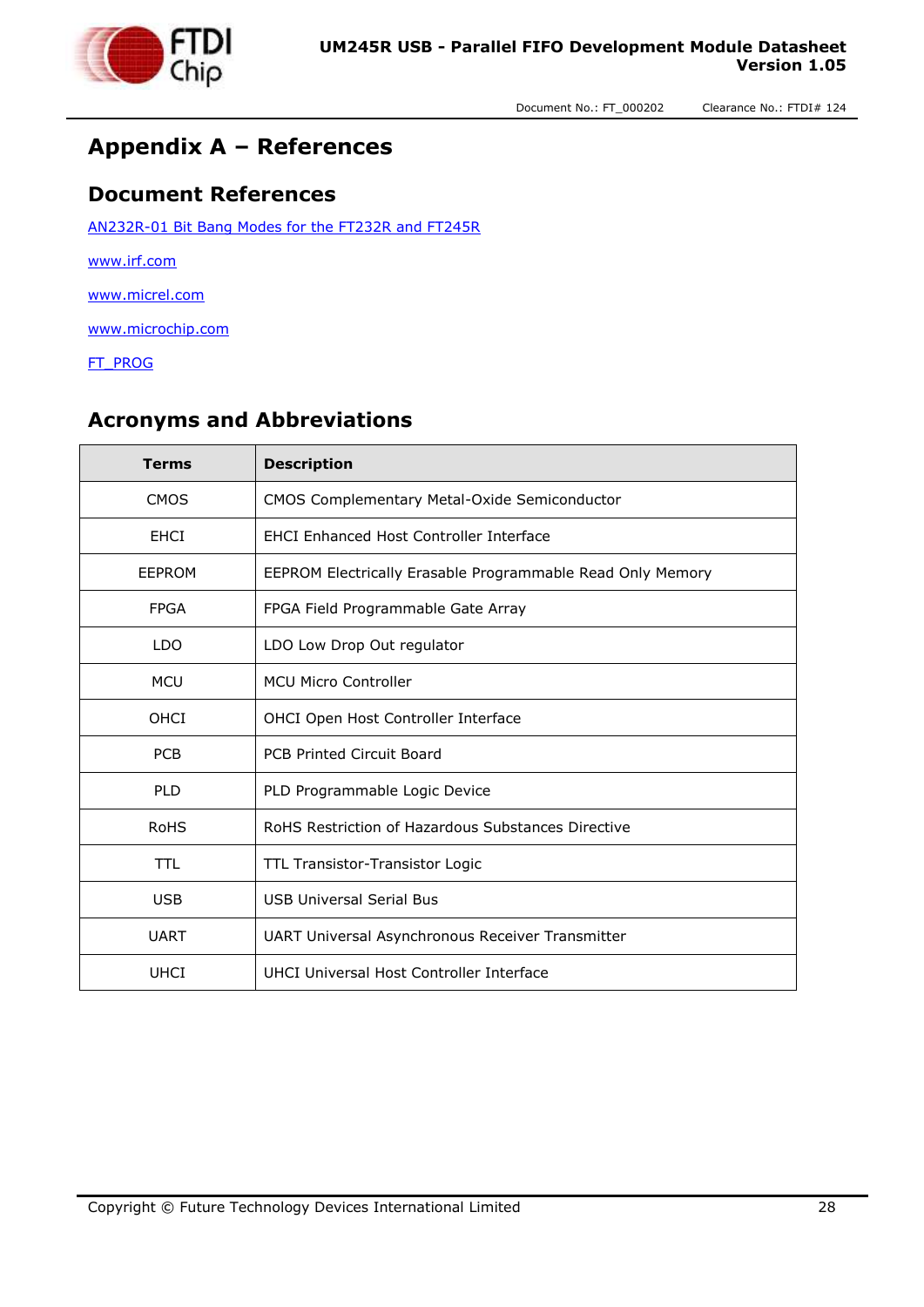

# <span id="page-27-0"></span>**Appendix B – List of Tables and Figures**

#### <span id="page-27-1"></span>**List of Tables**

| Table 6.3 FIFO Interface & Control Bus Pin Characteristics (VCCIO = 5.0V, Standard Drive Level)  16   |
|-------------------------------------------------------------------------------------------------------|
| Table 6.4 FIFO Interface and Control Bus Pin Characteristics (VCCIO = 3.3V, Standard Drive Level)  16 |
| Table 6.5 FIFO Interface and Control Bus Pin Characteristics (VCCIO = 2.8V, Standard Drive Level)  16 |
| Table 6.6 FIFO Interface and Control Bus Pin Characteristics (VCCIO = 5.0V, High Drive Level) 16      |
| Table 6.7 FIFO Interface and Control Bus Pin Characteristics (VCCIO = 3.3V, High Drive Level) 17      |
| Table 6.8 FIFO Interface and Control Bus Pin Characteristics (VCCIO = 2.8V, High Drive Level) 17      |
|                                                                                                       |
|                                                                                                       |
|                                                                                                       |
|                                                                                                       |
|                                                                                                       |

#### <span id="page-27-2"></span>**List of Figures**